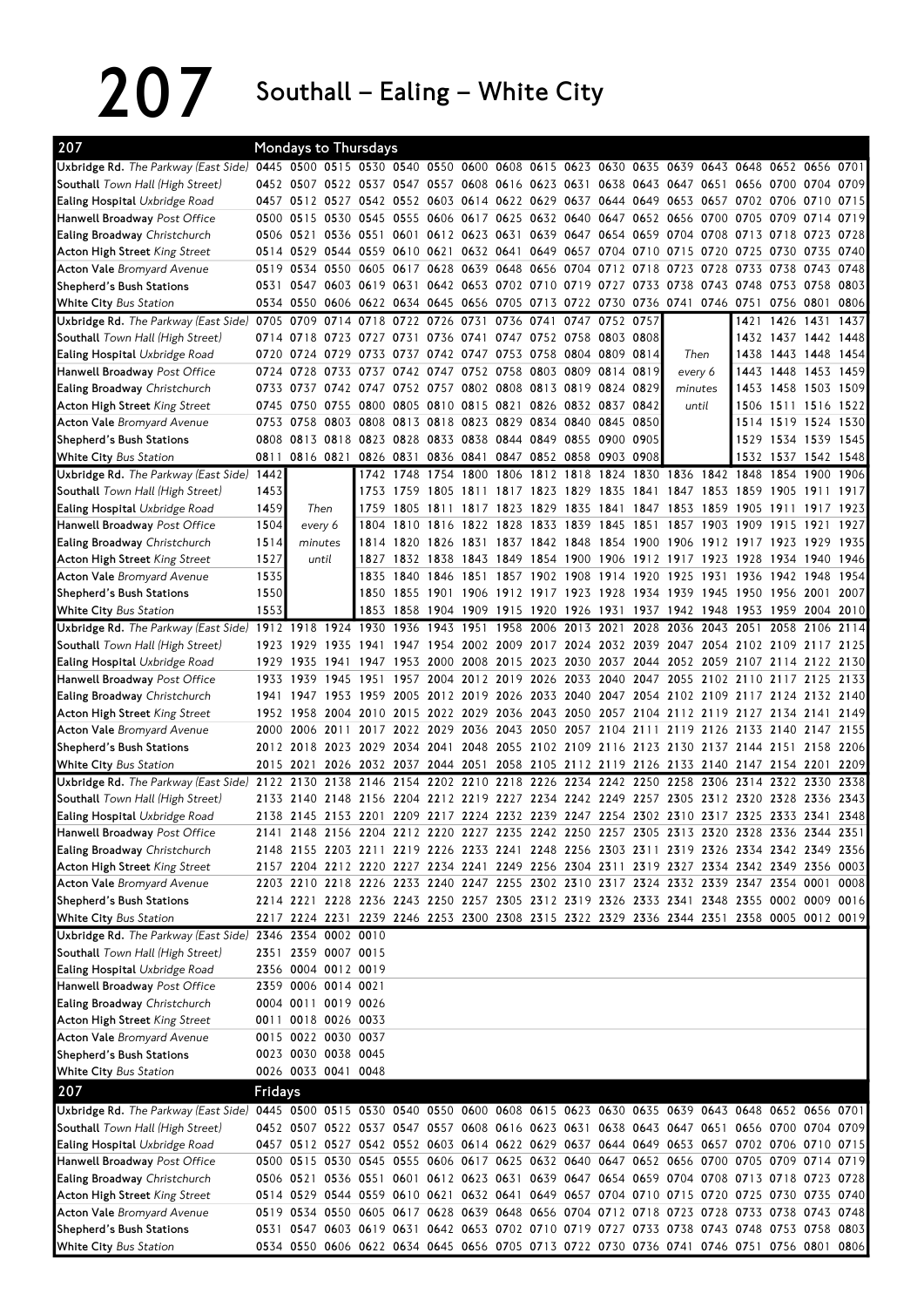| 207                                                                                                                            |              | Fridays (cont.)     |      |                                                             |                     |                                                   |  |                     |                                                                                                                                                                                        |      |                          |                                                         |      |
|--------------------------------------------------------------------------------------------------------------------------------|--------------|---------------------|------|-------------------------------------------------------------|---------------------|---------------------------------------------------|--|---------------------|----------------------------------------------------------------------------------------------------------------------------------------------------------------------------------------|------|--------------------------|---------------------------------------------------------|------|
| Uxbridge Rd. The Parkway (East Side) 0705 0709 0714 0718 0722 0726 0731 0736 0741 0747 0752 0757                               |              |                     |      |                                                             |                     |                                                   |  |                     |                                                                                                                                                                                        |      |                          | 1 <b>4</b> 21 1 <b>4</b> 26 1 <b>4</b> 31 1 <b>4</b> 37 |      |
| <b>Southall</b> Town Hall (High Street)                                                                                        |              |                     |      | 0714 0718 0723 0727 0731 0736 0741 0747 0752 0758 0803 0808 |                     |                                                   |  |                     |                                                                                                                                                                                        |      |                          | 1 <b>4</b> 32 1 <b>4</b> 37 1 <b>4</b> 42 1 <b>4</b> 48 |      |
| <b>Ealing Hospital</b> Uxbridge Road                                                                                           |              |                     |      | 0720 0724 0729 0733 0737 0742 0747 0753 0758 0804 0809 0814 |                     |                                                   |  |                     | Then                                                                                                                                                                                   |      |                          | 1 <b>4</b> 38 1 <b>4</b> 43 1 <b>4</b> 48 1 <b>4</b> 54 |      |
| Hanwell Broadway <i>Post Office</i>                                                                                            |              | 0724 0728           |      | 0733 0737                                                   |                     | 0742 0747 0752 0758 0803 0809 0814 0819           |  |                     | every 6                                                                                                                                                                                |      |                          | 1443 1448 1453 1459                                     |      |
| <b>Ealing Broadway</b> Christchurch                                                                                            |              |                     |      | 0733 0737 0742 0747 0752 0757 0802 0808 0813 0819 0824 0829 |                     |                                                   |  |                     | minutes                                                                                                                                                                                |      |                          | 1453 1458 1503 1509                                     |      |
| <b>Acton High Street</b> King Street                                                                                           |              |                     |      | 0745 0750 0755 0800 0805 0810 0815 0821 0826 0832 0837 0842 |                     |                                                   |  |                     | until                                                                                                                                                                                  |      |                          | 1506 1511 1516 1522                                     |      |
| <b>Acton Vale</b> Bromyard Avenue                                                                                              |              |                     |      | 0753 0758 0803 0808 0813 0818 0823 0829 0834                |                     |                                                   |  | 0840 0845 0850      |                                                                                                                                                                                        |      |                          | 1514 1519 1524 1530                                     |      |
| Shepherd's Bush Stations                                                                                                       |              |                     |      | 0808 0813 0818 0823 0828 0833 0838 0844 0849                |                     |                                                   |  | 0855 0900 0905      |                                                                                                                                                                                        |      |                          | 1529 1534 1539 1545                                     |      |
| <b>White City</b> Bus Station                                                                                                  | 0811         | 0816 0821           |      |                                                             | 0826 0831 0836 0841 | 0847 0852 0858 0903 0908                          |  |                     |                                                                                                                                                                                        |      |                          | 1532 1537 1542 1548                                     |      |
| Uxbridge Rd. The Parkway (East Side) 1442<br>Southall Town Hall (High Street)                                                  |              |                     |      |                                                             |                     |                                                   |  |                     | 1742 1748 1754 1800 1806 1812 1818 1824 1830 1836 1842 1848 1854 1900                                                                                                                  |      |                          |                                                         | 1906 |
| <b>Ealing Hospital</b> Uxbridge Road                                                                                           | 1453<br>1459 | Then                |      |                                                             |                     | 1759 1805 1811 1817 1823 1829                     |  |                     | 1753 1759 1805 1811 1817 1823 1829 1835 1841 1847 1853 1859 1905 1911<br>1835 1841 1847 1853 1859 1905 1911 1917 1923                                                                  |      |                          |                                                         | 1917 |
| <b>Hanwell Broadway</b> Post Office                                                                                            | 1504         | every 6             |      |                                                             |                     |                                                   |  |                     | 1804 1810 1816 1822 1828 1833 1839 1845 1851 1857 1903 1909 1915 1921                                                                                                                  |      |                          |                                                         | 1927 |
| <b>Ealing Broadway</b> Christchurch                                                                                            | 1514         | minutes             |      |                                                             |                     |                                                   |  |                     | 1814 1820 1826 1831 1837 1842 1848 1854 1900 1906 1912 1917 1923 1929 1935                                                                                                             |      |                          |                                                         |      |
| Acton High Street <i>King Street</i>                                                                                           | 1527         | until               |      |                                                             |                     |                                                   |  |                     | 1827 1832 1838 1843 1849 1854 1900 1906 1912 1917 1923 1928 1934 1940 1946                                                                                                             |      |                          |                                                         |      |
| <b>Acton Vale</b> Bromyard Avenue                                                                                              | 1535         |                     |      |                                                             |                     | 1835 1840 1846 1851 1857 1902 1908 1914 1920 1925 |  |                     |                                                                                                                                                                                        | 1931 | 1936 1942 1948           |                                                         | 1954 |
| Shepherd's Bush Stations                                                                                                       | 1550         |                     |      |                                                             |                     |                                                   |  |                     | 1850 1855 1901 1906 1912 1917 1923 1928 1934 1939 1945 1950 1956 2002 2007                                                                                                             |      |                          |                                                         |      |
| White City Bus Station                                                                                                         | 1553         |                     |      |                                                             |                     |                                                   |  |                     | 1853 1858 1904 1909 1915 1920 1926 1931 1937 1942 1948 1953 1959 2005 2010                                                                                                             |      |                          |                                                         |      |
| Uxbridge Rd. The Parkway (East Side) 1912 1918 1924 1930 1936 1943 1951 1958 2006 2013 2021 2028 2036 2043 2051 2058 2106 2114 |              |                     |      |                                                             |                     |                                                   |  |                     |                                                                                                                                                                                        |      |                          |                                                         |      |
| Southall Town Hall (High Street)                                                                                               |              | 1923 1929           |      |                                                             |                     |                                                   |  |                     | 1935 1941 1947 1954 2002 2009 2017 2024 2032 2039 2047 2054 2102 2109 2117 2125                                                                                                        |      |                          |                                                         |      |
| <b>Ealing Hospital</b> Uxbridge Road                                                                                           |              | 1929 1935           |      |                                                             |                     |                                                   |  |                     | 1941 1947 1953 2000 2007 2014 2022 2029 2037 2044 2052 2059 2107 2114 2122 2130                                                                                                        |      |                          |                                                         |      |
| <b>Hanwell Broadway</b> Post Office                                                                                            |              | 1933 1939           | 1945 | 1951                                                        |                     |                                                   |  |                     | 1957 2004 2011 2018 2026 2033 2041 2048 2055 2102 2110 2117 2125 2133                                                                                                                  |      |                          |                                                         |      |
| <b>Ealing Broadway</b> Christchurch                                                                                            |              |                     |      |                                                             |                     |                                                   |  |                     | 1941 1947 1953 1959 2005 2012 2019 2026 2034 2041 2049 2056 2103 2110 2118 2125 2133 2141                                                                                              |      |                          |                                                         |      |
| Acton High Street <i>King Street</i>                                                                                           |              |                     |      |                                                             |                     |                                                   |  |                     | 1952 1958 2004 2010 2015 2022 2029 2036 2044 2051 2059 2106 2113 2120 2128 2135 2142 2150                                                                                              |      |                          |                                                         |      |
| <b>Acton Vale</b> Bromyard Avenue                                                                                              |              |                     |      |                                                             |                     |                                                   |  |                     | 2000 2005 2011 2017 2022 2029 2036 2043 2051 2058 2105 2112 2119 2126 2134 2141 2148 2156                                                                                              |      |                          |                                                         |      |
| Shepherd's Bush Stations                                                                                                       |              |                     |      |                                                             |                     |                                                   |  |                     | 2013 2018 2024 2030 2035 2042 2049 2056 2103 2110 2117 2124 2131 2138 2145 2152 2159 2207                                                                                              |      |                          |                                                         |      |
| <b>White City</b> Bus Station                                                                                                  | 2016 2021    |                     |      |                                                             |                     |                                                   |  |                     | 2027 2033 2038 2045 2052 2059 2106 2113 2120 2127 2134 2141 2148 2155 2202 2210                                                                                                        |      |                          |                                                         |      |
| Uxbridge Rd. The Parkway (East Side) 2122 2130                                                                                 |              |                     |      |                                                             |                     |                                                   |  |                     | 2138 2146 2154 2202 2210 2218 2226 2234 2242 2250 2258 2306 2314 2322 2330 2338                                                                                                        |      |                          |                                                         |      |
| <b>Southall</b> Town Hall (High Street)                                                                                        |              |                     |      |                                                             |                     |                                                   |  |                     | 2133 2141 2149 2157 2204 2212 2220 2228 2235 2243 2251 2259 2306 2314 2322 2330 2337 2345                                                                                              |      |                          |                                                         |      |
| <b>Ealing Hospital</b> Uxbridge Road                                                                                           |              |                     |      |                                                             |                     |                                                   |  |                     | 2138 2146 2154 2202 2209 2217 2225 2233 2240 2248 2256 2304 2311 2319 2327 2335 2342 2350                                                                                              |      |                          |                                                         |      |
| <b>Hanwell Broadway</b> Post Office                                                                                            |              |                     |      |                                                             |                     |                                                   |  |                     | 2141 2149 2157 2205 2212 2220 2228 2236 2243 2251 2259 2307 2314 2322 2330 2338 2345 2353                                                                                              |      |                          |                                                         |      |
| <b>Ealing Broadway</b> Christchurch                                                                                            |              |                     |      |                                                             |                     |                                                   |  |                     | 2149 2157 2204 2212 2219 2227 2235 2243 2250 2258 2306 2314 2321 2329 2337 2345 2352 0000<br>2158 2206 2213 2221 2228 2236 2244 2252 2259 2307 2315 2323 2330 2338 2346 2354 0001      |      |                          |                                                         | 0009 |
| Acton High Street <i>King Street</i><br><b>Acton Vale</b> Bromyard Avenue                                                      |              |                     |      | 2204 2212 2219 2227 2234 2242 2250 2258 2305                |                     |                                                   |  | 2313 2320 2328 2335 |                                                                                                                                                                                        |      | 2343 2351 2359 0006 0014 |                                                         |      |
| Shepherd's Bush Stations                                                                                                       |              |                     |      |                                                             |                     |                                                   |  |                     | 2215 2223 2230 2238 2245 2253 2300 2308 2315 2323 2330 2338 2345 2353 0000 0008 0015 0023                                                                                              |      |                          |                                                         |      |
| White City Bus Station                                                                                                         |              |                     |      |                                                             |                     |                                                   |  |                     | 2218 2226 2233 2241 2248 2256 2303 2311 2318 2326 2333 2341 2348 2356 0003 0011 0018 0026                                                                                              |      |                          |                                                         |      |
| Uxbridge Rd. The Parkway (East Side) 2346 2354 0002 0010                                                                       |              |                     |      |                                                             |                     |                                                   |  |                     |                                                                                                                                                                                        |      |                          |                                                         |      |
| <b>Southall</b> Town Hall (High Street)                                                                                        |              | 2353 0001 0008 0016 |      |                                                             |                     |                                                   |  |                     |                                                                                                                                                                                        |      |                          |                                                         |      |
| <b>Ealing Hospital</b> Uxbridge Road                                                                                           |              | 2358 0006 0013 0021 |      |                                                             |                     |                                                   |  |                     |                                                                                                                                                                                        |      |                          |                                                         |      |
| Hanwell Broadway Post Office                                                                                                   |              | 0001 0009 0016 0024 |      |                                                             |                     |                                                   |  |                     |                                                                                                                                                                                        |      |                          |                                                         |      |
| <b>Ealing Broadway</b> Christchurch                                                                                            |              | 0008 0016 0023 0031 |      |                                                             |                     |                                                   |  |                     |                                                                                                                                                                                        |      |                          |                                                         |      |
| Acton High Street <i>King Street</i>                                                                                           |              | 0016 0024 0031 0039 |      |                                                             |                     |                                                   |  |                     |                                                                                                                                                                                        |      |                          |                                                         |      |
| <b>Acton Vale</b> Bromyard Avenue                                                                                              |              | 0021 0029 0036 0044 |      |                                                             |                     |                                                   |  |                     |                                                                                                                                                                                        |      |                          |                                                         |      |
| Shepherd's Bush Stations                                                                                                       |              | 0030 0038 0045 0053 |      |                                                             |                     |                                                   |  |                     |                                                                                                                                                                                        |      |                          |                                                         |      |
| <b>White City</b> Bus Station                                                                                                  |              | 0033 0041 0048 0056 |      |                                                             |                     |                                                   |  |                     |                                                                                                                                                                                        |      |                          |                                                         |      |
| 207                                                                                                                            |              |                     |      | Saturdays (also Good Friday)                                |                     |                                                   |  |                     |                                                                                                                                                                                        |      |                          |                                                         |      |
| Uxbridge Rd. The Parkway (East Side)                                                                                           |              |                     |      |                                                             |                     |                                                   |  |                     | 0445 0500 0515 0530 0545 0600 0616 0631 0644 0656 0709 0721 0734 0744 0755 0805 0816 0827                                                                                              |      |                          |                                                         |      |
| <b>Southall</b> Town Hall (High Street)                                                                                        |              |                     |      |                                                             |                     |                                                   |  |                     | 0451 0506 0521 0536 0551 0606 0622 0637 0650 0702 0715 0727 0740 0750 0801 0812 0823 0834                                                                                              |      |                          |                                                         |      |
| <b>Ealing Hospital</b> Uxbridge Road                                                                                           |              |                     |      |                                                             |                     |                                                   |  |                     | 0455 0510 0526 0541 0556 0611 0627 0642 0655 0707 0720 0732 0745 0755 0806 0817 0828 0839                                                                                              |      |                          |                                                         |      |
| <b>Hanwell Broadway</b> Post Office                                                                                            |              |                     |      |                                                             |                     |                                                   |  |                     | 0457 0512 0528 0543 0558 0613 0629 0644 0657 0709 0723 0735 0748 0758 0809 0820 0831 0842                                                                                              |      |                          |                                                         |      |
| <b>Ealing Broadway</b> Christchurch                                                                                            |              |                     |      |                                                             |                     |                                                   |  |                     | 0502 0518 0534 0549 0604 0620 0636 0651 0704 0717 0731 0743 0756 0806 0818 0829 0840 0851                                                                                              |      |                          |                                                         |      |
| <b>Acton High Street</b> King Street                                                                                           |              |                     |      |                                                             |                     |                                                   |  |                     | 0510 0526 0542 0557 0612 0628 0644 0659 0713 0726 0740 0752 0805 0816 0828 0839 0850 0901                                                                                              |      |                          |                                                         |      |
| <b>Acton Vale</b> Bromyard Avenue                                                                                              |              |                     |      |                                                             |                     |                                                   |  |                     | 0514 0530 0546 0601 0617 0633 0649 0704 0718 0731 0745 0757 0810 0821 0833 0844 0855 0906                                                                                              |      |                          |                                                         |      |
| Shepherd's Bush Stations                                                                                                       |              |                     |      |                                                             |                     |                                                   |  |                     | 0522 0538 0554 0610 0626 0642 0658 0714 0728 0741 0755 0807 0821 0832 0844 0855 0906 0918                                                                                              |      |                          |                                                         |      |
| <b>White City</b> Bus Station                                                                                                  |              |                     |      |                                                             |                     |                                                   |  |                     | 0525 0541 0557 0613 0629 0645 0701 0717 0731 0744 0758 0810 0824 0835 0847 0858 0909 0921                                                                                              |      |                          |                                                         |      |
| Uxbridge Rd. The Parkway (East Side)                                                                                           |              |                     |      |                                                             |                     |                                                   |  |                     | 0837 0846 0853 0902 0909 0915 0921 0928 0934 0941 0947 0953 0958 1005 1010 1017 1023 1030                                                                                              |      |                          |                                                         |      |
| <b>Southall</b> Town Hall (High Street)                                                                                        |              |                     |      |                                                             |                     |                                                   |  |                     | 0844 0853 0900 0909 0917 0923 0929 0936 0942 0949 0955 1001 1007 1014 1019 1026 1032 1039                                                                                              |      |                          |                                                         |      |
| <b>Ealing Hospital</b> Uxbridge Road                                                                                           |              |                     |      |                                                             |                     |                                                   |  |                     | 0849 0858 0905 0915 0923 0929 0935 0942 0948 0955 1001 1007 1013 1020 1025 1032 1038 1045                                                                                              |      |                          |                                                         |      |
| Hanwell Broadway Post Office                                                                                                   |              |                     |      |                                                             |                     |                                                   |  |                     | 0852 0901 0908 0918 0926 0932 0938 0945 0951 0958 1005 1011 1017 1024 1029 1036 1042 1049                                                                                              |      |                          |                                                         |      |
| <b>Ealing Broadway</b> Christchurch                                                                                            |              |                     |      |                                                             |                     |                                                   |  |                     | 0901 0910 0917 0927 0935 0941 0947 0954 1000 1008 1015 1021 1027 1034 1039 1046 1052 1059<br>0911 0921 0928 0938 0946 0952 0958 1005 1011 1019 1026 1032 1038 1045 1050 1057 1103 1111 |      |                          |                                                         |      |
| <b>Acton High Street</b> King Street<br><b>Acton Vale</b> Bromyard Avenue                                                      |              |                     |      |                                                             |                     |                                                   |  |                     | 0916 0927 0934 0944 0952 0958 1004 1011 1018 1026 1033 1039 1045 1052 1057 1104 1110 1118                                                                                              |      |                          |                                                         |      |
| Shepherd's Bush Stations                                                                                                       |              |                     |      |                                                             |                     |                                                   |  |                     | 0928 0939 0946 0956 1004 1010 1017 1024 1031 1039 1046 1052 1058 1105 1111 1118 1125 1133                                                                                              |      |                          |                                                         |      |
| White City Bus Station                                                                                                         |              |                     |      |                                                             |                     |                                                   |  |                     | 0931 0942 0949 0959 1007 1013 1020 1027 1034 1042 1049 1055 1101 1108 1114 1121 1128 1136                                                                                              |      |                          |                                                         |      |
|                                                                                                                                |              |                     |      |                                                             |                     |                                                   |  |                     |                                                                                                                                                                                        |      |                          |                                                         |      |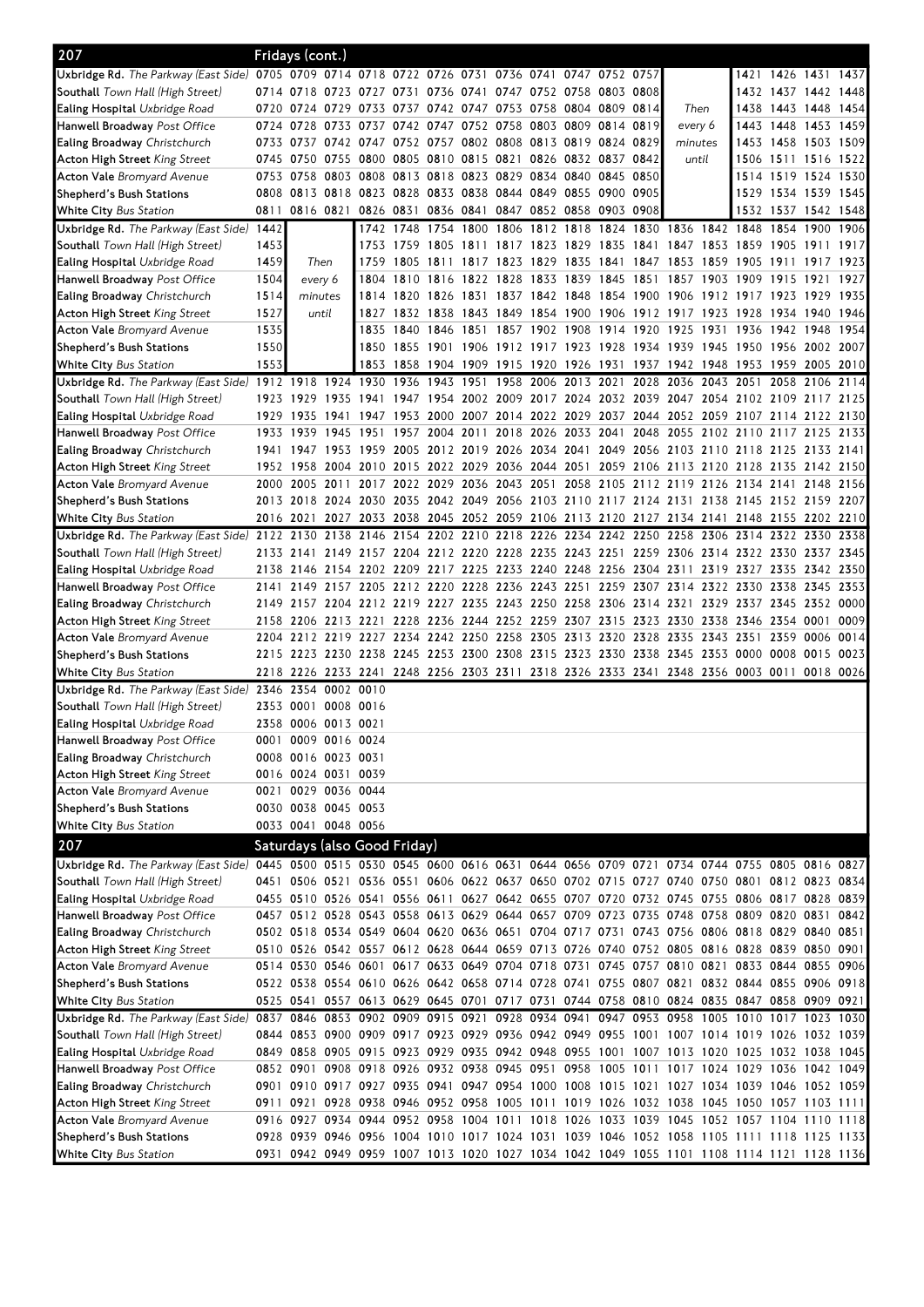| 207                                                                                                                            |           |                |      | Saturdays (also Good Friday) (cont.)              |                     |                |                               |  |                                                                                 |           |      |                |                                                                                           |           |      |
|--------------------------------------------------------------------------------------------------------------------------------|-----------|----------------|------|---------------------------------------------------|---------------------|----------------|-------------------------------|--|---------------------------------------------------------------------------------|-----------|------|----------------|-------------------------------------------------------------------------------------------|-----------|------|
| Uxbridge Rd. The Parkway (East Side) 1035 1042 1047 1054 1100 1107 1113 1120 1126 1133 1139 1146 1152 1159 1205 1212 1218 1225 |           |                |      |                                                   |                     |                |                               |  |                                                                                 |           |      |                |                                                                                           |           |      |
| <b>Southall</b> Town Hall (High Street)                                                                                        |           |                |      |                                                   |                     |                |                               |  |                                                                                 |           |      |                | 1044 1051 1056 1104 1110 1117 1123 1130 1136 1143 1149 1156 1202 1210 1216 1223 1229 1236 |           |      |
| <b>Ealing Hospital</b> Uxbridge Road                                                                                           |           |                |      |                                                   |                     |                |                               |  | 1050 1057 1102 1110 1116 1123 1129 1136 1142 1149 1155 1202 1208 1216 1222 1229 |           |      |                |                                                                                           | 1235      | 1242 |
| <b>Hanwell Broadway</b> Post Office                                                                                            | 1054 1101 |                |      |                                                   |                     |                |                               |  | 1106 1114 1120 1127 1133 1140 1146 1153 1159 1207 1213 1221                     |           |      |                | 1227 1234 1240                                                                            |           | 1247 |
| <b>Ealing Broadway</b> Christchurch                                                                                            |           |                |      |                                                   |                     |                |                               |  |                                                                                 |           |      |                | 1104 1112 1117 1125 1131 1138 1144 1151 1157 1204 1210 1218 1224 1232 1238 1245 1251 1259 |           |      |
| <b>Acton High Street</b> King Street                                                                                           |           |                |      |                                                   |                     |                |                               |  |                                                                                 |           |      |                | 1116 1124 1129 1137 1143 1150 1156 1204 1210 1217 1223 1231 1237 1245 1251 1258 1304 1312 |           |      |
| <b>Acton Vale</b> Bromyard Avenue                                                                                              |           |                |      |                                                   |                     |                |                               |  |                                                                                 |           |      |                | 1123 1131 1136 1144 1150 1157 1203 1211 1217 1224 1230 1238 1244 1252 1258 1306 1312 1320 |           |      |
| Shepherd's Bush Stations                                                                                                       |           | 1138 1146      |      |                                                   |                     |                |                               |  |                                                                                 |           |      |                | 1151 1159 1205 1213 1219 1227 1233 1241 1247 1255 1301 1309 1316 1324 1330 1338           |           |      |
| <b>White City Bus Station</b>                                                                                                  |           |                |      |                                                   |                     |                |                               |  |                                                                                 |           |      |                | 1141 1149 1154 1202 1208 1216 1222 1230 1236 1244 1250 1258 1304 1312 1319 1327 1333 1341 |           |      |
| Uxbridge Rd. The Parkway (East Side) 1231                                                                                      |           | 1238           |      |                                                   |                     |                |                               |  | 1244 1251 1257 1304 1310 1317 1323 1330 1336 1343                               | 1349 1356 |      | 1402 1409      |                                                                                           | 1415      | 1422 |
| <b>Southall</b> Town Hall (High Street)                                                                                        |           |                |      |                                                   |                     |                |                               |  |                                                                                 |           |      |                | 1242 1250 1256 1303 1309 1316 1322 1329 1335 1342 1348 1355 1401 1408 1414 1421 1427 1434 |           |      |
| Ealing Hospital Uxbridge Road                                                                                                  |           |                |      |                                                   |                     |                |                               |  |                                                                                 |           |      |                | 1248 1256 1302 1309 1315 1322 1328 1335 1341 1348 1354 1401 1407 1414 1420 1427 1433 1440 |           |      |
| <b>Hanwell Broadway</b> Post Office                                                                                            | 1253 1301 |                |      | 1307 1314 1320                                    |                     |                | 1327 1333 1340 1346           |  | 1353 1359 1406                                                                  |           |      |                | 1412 1419 1425 1432 1438                                                                  |           | 1445 |
| <b>Ealing Broadway</b> Christchurch                                                                                            |           | 1305 1313      |      |                                                   |                     |                |                               |  | 1319 1326 1332 1339 1345 1352 1358 1405 1411 1418                               | 1424 1431 |      |                | 1437 1444 1450                                                                            |           | 1457 |
| <b>Acton High Street</b> King Street                                                                                           | 1318 1326 |                |      |                                                   |                     |                |                               |  |                                                                                 |           |      |                | 1332 1339 1345 1352 1358 1405 1411 1418 1424 1431 1437 1444 1450 1457 1503 1510           |           |      |
| <b>Acton Vale</b> Bromyard Avenue                                                                                              | 1326      | 1334           | 1340 | 1347 1353                                         |                     |                |                               |  | 1400 1406 1413 1419 1426 1432 1439 1445                                         |           |      |                | 1452 1458 1505 1511                                                                       |           | 1518 |
| Shepherd's Bush Stations                                                                                                       |           |                |      |                                                   |                     |                |                               |  |                                                                                 |           |      |                | 1344 1352 1358 1405 1411 1418 1424 1431 1437 1444 1450 1457 1503 1510 1516 1523 1529 1536 |           |      |
| White City Bus Station                                                                                                         |           |                |      |                                                   |                     |                |                               |  |                                                                                 |           |      |                | 1347 1355 1401 1408 1414 1421 1427 1434 1440 1447 1453 1500 1506 1513 1519 1526 1532 1539 |           |      |
| Uxbridge Rd. The Parkway (East Side) 1428                                                                                      |           | 1435           | 1441 |                                                   |                     |                | 1448 1454 1501 1507 1514 1520 |  |                                                                                 |           |      |                | 1527 1533 1540 1546 1553 1559 1606 1612 1619                                              |           |      |
| Southall Town Hall (High Street)                                                                                               | 1440      | 1447           |      |                                                   |                     |                |                               |  | 1453 1500 1506 1513 1519 1526 1532 1539 1545 1552 1558 1605 1611 1618           |           |      |                |                                                                                           | 1624 1631 |      |
| <b>Ealing Hospital</b> Uxbridge Road                                                                                           | 1446 1453 |                |      | 1459 1506 1512 1519 1525 1532 1538                |                     |                |                               |  |                                                                                 |           |      |                | 1545 1551 1558 1604 1611 1617 1624 1630                                                   |           | 1637 |
| Hanwell Broadway Post Office                                                                                                   | 1451      | 1458           | 1504 | 1511                                              |                     | 1517 1524 1530 |                               |  | 1537 1543 1550 1556 1603                                                        | 1609 1616 |      | 1622 1629      |                                                                                           | 1635      | 1642 |
| Ealing Broadway Christchurch                                                                                                   |           |                |      |                                                   |                     |                |                               |  |                                                                                 |           |      |                | 1503 1510 1516 1523 1529 1536 1542 1549 1555 1602 1608 1615 1621 1628 1634 1641 1647 1654 |           |      |
| <b>Acton High Street</b> King Street                                                                                           |           |                |      |                                                   |                     |                |                               |  |                                                                                 |           |      |                | 1516 1523 1529 1536 1542 1549 1555 1602 1608 1615 1621 1628 1634 1641 1647 1654 1700 1707 |           |      |
| <b>Acton Vale</b> Bromyard Avenue                                                                                              | 1524 1531 |                |      |                                                   |                     |                |                               |  |                                                                                 |           |      |                | 1537 1544 1550 1557 1603 1610 1616 1623 1629 1636 1642 1649 1655 1702 1708                |           | 1715 |
| Shepherd's Bush Stations                                                                                                       | 1542 1549 |                |      |                                                   |                     |                |                               |  | 1555 1602 1608 1615 1621 1628 1634 1641 1647 1654 1700 1707 1713 1720           |           |      |                |                                                                                           | 1726 1733 |      |
| White City Bus Station                                                                                                         |           |                |      |                                                   |                     |                |                               |  |                                                                                 |           |      |                | 1545 1552 1558 1605 1611 1618 1624 1631 1637 1644 1650 1657 1703 1710 1716 1723 1729      |           | 1736 |
| Uxbridge Rd. The Parkway (East Side) 1625                                                                                      |           | 1632 1638      |      |                                                   |                     |                |                               |  | 1645 1651 1658 1704 1711 1717 1724 1730 1737 1743 1750                          |           |      |                | 1756 1803 1809                                                                            |           | 1816 |
| Southall Town Hall (High Street)                                                                                               |           |                |      |                                                   |                     |                |                               |  |                                                                                 |           |      |                | 1637 1644 1650 1657 1703 1710 1715 1722 1728 1735 1741 1748 1754 1801 1807 1814 1820 1827 |           |      |
| <b>Ealing Hospital</b> Uxbridge Road                                                                                           | 1643      | 1650           |      |                                                   |                     |                |                               |  | 1656 1703 1709 1716 1721 1728 1734 1741 1747 1754 1800 1807 1813 1820           |           |      |                |                                                                                           | 1826      | 1833 |
| <b>Hanwell Broadway</b> Post Office                                                                                            |           | 1648 1655      | 1701 | 1708 1714 1721                                    |                     |                |                               |  | 1726 1733 1739 1745 1751 1758 1804 1811                                         |           |      |                | 1817 1824 1830                                                                            |           | 1837 |
| Ealing Broadway Christchurch                                                                                                   |           | 1700 1707 1713 |      | 1720 1726                                         |                     |                |                               |  | 1733 1738 1745 1751 1756 1802 1809 1814 1821                                    |           |      |                | 1827 1833 1839 1846                                                                       |           |      |
| Acton High Street <i>King Street</i>                                                                                           | 1713 1720 |                | 1726 | 1733 1739                                         |                     | 1746           |                               |  | 1751 1758 1804 1809 1814 1821                                                   | 1826      | 1833 | 1839 1845      |                                                                                           | 1851      | 1858 |
| <b>Acton Vale</b> Bromyard Avenue                                                                                              | 1721      | 1728           | 1734 | 1741                                              |                     | 1747 1754 1759 |                               |  | 1806 1812 1817 1822 1829                                                        | 1834 1841 |      | 1847 1853      |                                                                                           | 1859      | 1906 |
| Shepherd's Bush Stations                                                                                                       | 1739 1746 |                |      |                                                   |                     |                |                               |  |                                                                                 |           |      |                | 1752 1759 1805 1812 1817 1823 1829 1834 1839 1845 1850 1857 1902 1908 1914 1920           |           |      |
| White City Bus Station                                                                                                         |           |                |      |                                                   |                     |                |                               |  |                                                                                 |           |      |                | 1742 1749 1755 1802 1808 1815 1820 1826 1832 1837 1842 1848 1853 1900 1905 1911 1917 1923 |           |      |
| Uxbridge Rd. The Parkway (East Side) 1822 1829                                                                                 |           |                | 1835 |                                                   | 1842 1848 1855 1901 |                | 1908 1914 1921                |  | 1927 1935                                                                       | 1943 1951 |      |                | 1959 2007 2015                                                                            |           | 2023 |
| <b>Southall</b> Town Hall (High Street)                                                                                        | 1833 1840 |                | 1846 | 1853 1859                                         |                     | 1906           | 1912 1919 1925                |  | 1932 1938 1946                                                                  | 1954      |      | 2002 2010 2018 |                                                                                           | 2026      | 2034 |
| <b>Ealing Hospital</b> Uxbridge Road                                                                                           |           |                |      |                                                   |                     |                |                               |  |                                                                                 |           |      |                | 1839 1846 1852 1859 1905 1912 1918 1925 1931 1938 1944 1952 2000 2008 2015 2023 2031 2039 |           |      |
| Hanwell Broadway Post Office                                                                                                   |           |                |      |                                                   |                     |                |                               |  |                                                                                 |           |      |                | 1843 1850 1856 1903 1909 1916 1922 1929 1935 1942 1948 1956 2004 2012 2019 2027 2035 2043 |           |      |
| <b>Ealing Broadway</b> Christchurch                                                                                            |           |                |      |                                                   |                     |                |                               |  |                                                                                 |           |      |                | 1852 1859 1905 1912 1918 1925 1930 1937 1943 1950 1956 2004 2012 2020 2027 2035 2043 2051 |           |      |
| <b>Acton High Street</b> King Street                                                                                           |           |                |      |                                                   |                     |                |                               |  |                                                                                 |           |      |                | 1904 1911 1917 1924 1929 1936 1941 1948 1954 2001 2007 2015 2022 2030 2037 2045 2053 2101 |           |      |
| <b>Acton Vale</b> Bromyard Avenue                                                                                              |           |                |      |                                                   |                     |                |                               |  |                                                                                 |           |      |                | 1912 1919 1925 1932 1937 1944 1949 1956 2002 2008 2014 2022 2029 2037 2044 2052 2100 2108 |           |      |
| Shepherd's Bush Stations                                                                                                       |           |                |      |                                                   |                     |                |                               |  |                                                                                 |           |      |                | 1926 1933 1938 1945 1950 1957 2002 2009 2015 2021 2027 2035 2042 2050 2057 2105 2112 2120 |           |      |
| White City Bus Station                                                                                                         |           |                |      |                                                   |                     |                |                               |  |                                                                                 |           |      |                | 1929 1936 1941 1948 1953 2000 2005 2012 2018 2024 2030 2038 2045 2053 2100 2108 2115 2123 |           |      |
| Uxbridge Rd. The Parkway (East Side) 2031 2040 2048 2057 2105 2114 2122 2130 2138 2146 2154 2202 2210 2218 2226 2234 2242 2250 |           |                |      |                                                   |                     |                |                               |  |                                                                                 |           |      |                |                                                                                           |           |      |
| <b>Southall</b> Town Hall (High Street)                                                                                        |           |                |      |                                                   |                     |                |                               |  |                                                                                 |           |      |                | 2042 2051 2059 2108 2116 2125 2133 2141 2149 2157 2204 2212 2220 2228 2235 2243 2251 2259 |           |      |
| <b>Ealing Hospital</b> Uxbridge Road                                                                                           |           |                |      |                                                   |                     |                |                               |  |                                                                                 |           |      |                | 2047 2056 2104 2113 2121 2130 2138 2146 2154 2202 2209 2217 2225 2233 2240 2248 2256 2304 |           |      |
| <b>Hanwell Broadway</b> Post Office                                                                                            |           |                |      |                                                   |                     |                |                               |  |                                                                                 |           |      |                | 2051 2100 2108 2116 2124 2133 2141 2149 2157 2205 2212 2220 2228 2236 2243 2251 2259 2307 |           |      |
| Ealing Broadway Christchurch                                                                                                   |           |                |      |                                                   |                     |                |                               |  |                                                                                 |           |      |                | 2059 2108 2116 2124 2132 2141 2149 2157 2204 2212 2219 2227 2235 2243 2250 2258 2306 2314 |           |      |
| <b>Acton High Street</b> King Street                                                                                           |           |                |      |                                                   |                     |                |                               |  |                                                                                 |           |      |                | 2109 2118 2126 2134 2142 2150 2158 2206 2213 2221 2228 2236 2244 2252 2259 2307 2315 2323 |           |      |
| <b>Acton Vale</b> Bromyard Avenue                                                                                              |           |                |      |                                                   |                     |                |                               |  |                                                                                 |           |      |                | 2115 2124 2132 2140 2148 2156 2204 2212 2219 2227 2234 2242 2250 2258 2305 2313 2320 2328 |           |      |
| Shepherd's Bush Stations                                                                                                       |           |                |      |                                                   |                     |                |                               |  |                                                                                 |           |      |                | 2127 2136 2144 2152 2159 2207 2215 2223 2230 2238 2245 2253 2300 2308 2315 2323 2330 2338 |           |      |
| <b>White City</b> Bus Station                                                                                                  |           |                |      |                                                   |                     |                |                               |  |                                                                                 |           |      |                | 2130 2139 2147 2155 2202 2210 2218 2226 2233 2241 2248 2256 2303 2311 2318 2326 2333 2341 |           |      |
| Uxbridge Rd. The Parkway (East Side) 2258 2306 2314 2322 2330 2338 2346 2354 0002 0010                                         |           |                |      |                                                   |                     |                |                               |  |                                                                                 |           |      |                |                                                                                           |           |      |
| <b>Southall</b> Town Hall (High Street)                                                                                        |           |                |      | 2306 2314 2322 2330 2338 2346 2353 0001 0008 0016 |                     |                |                               |  |                                                                                 |           |      |                |                                                                                           |           |      |
| <b>Ealing Hospital</b> Uxbridge Road                                                                                           |           |                |      | 2311 2319 2327 2335 2343 2351 2358 0006 0013 0021 |                     |                |                               |  |                                                                                 |           |      |                |                                                                                           |           |      |
| <b>Hanwell Broadway</b> Post Office                                                                                            |           |                |      | 2314 2322 2330 2338 2346 2354 0001 0009 0016 0024 |                     |                |                               |  |                                                                                 |           |      |                |                                                                                           |           |      |
| <b>Ealing Broadway</b> Christchurch                                                                                            |           |                |      | 2321 2329 2337 2345 2353 0001 0008 0016 0023 0031 |                     |                |                               |  |                                                                                 |           |      |                |                                                                                           |           |      |
| Acton High Street King Street                                                                                                  |           |                |      | 2330 2338 2346 2354 0001 0009 0016 0024 0031 0039 |                     |                |                               |  |                                                                                 |           |      |                |                                                                                           |           |      |
| <b>Acton Vale</b> Bromyard Avenue                                                                                              |           |                |      | 2335 2343 2351 2359 0006 0014 0021 0029 0036 0044 |                     |                |                               |  |                                                                                 |           |      |                |                                                                                           |           |      |
| Shepherd's Bush Stations                                                                                                       |           |                |      | 2345 2353 0000 0008 0015 0023 0030 0038 0045 0053 |                     |                |                               |  |                                                                                 |           |      |                |                                                                                           |           |      |
| <b>White City</b> Bus Station                                                                                                  |           |                |      | 2348 2356 0003 0011 0018 0026 0033 0041 0048 0056 |                     |                |                               |  |                                                                                 |           |      |                |                                                                                           |           |      |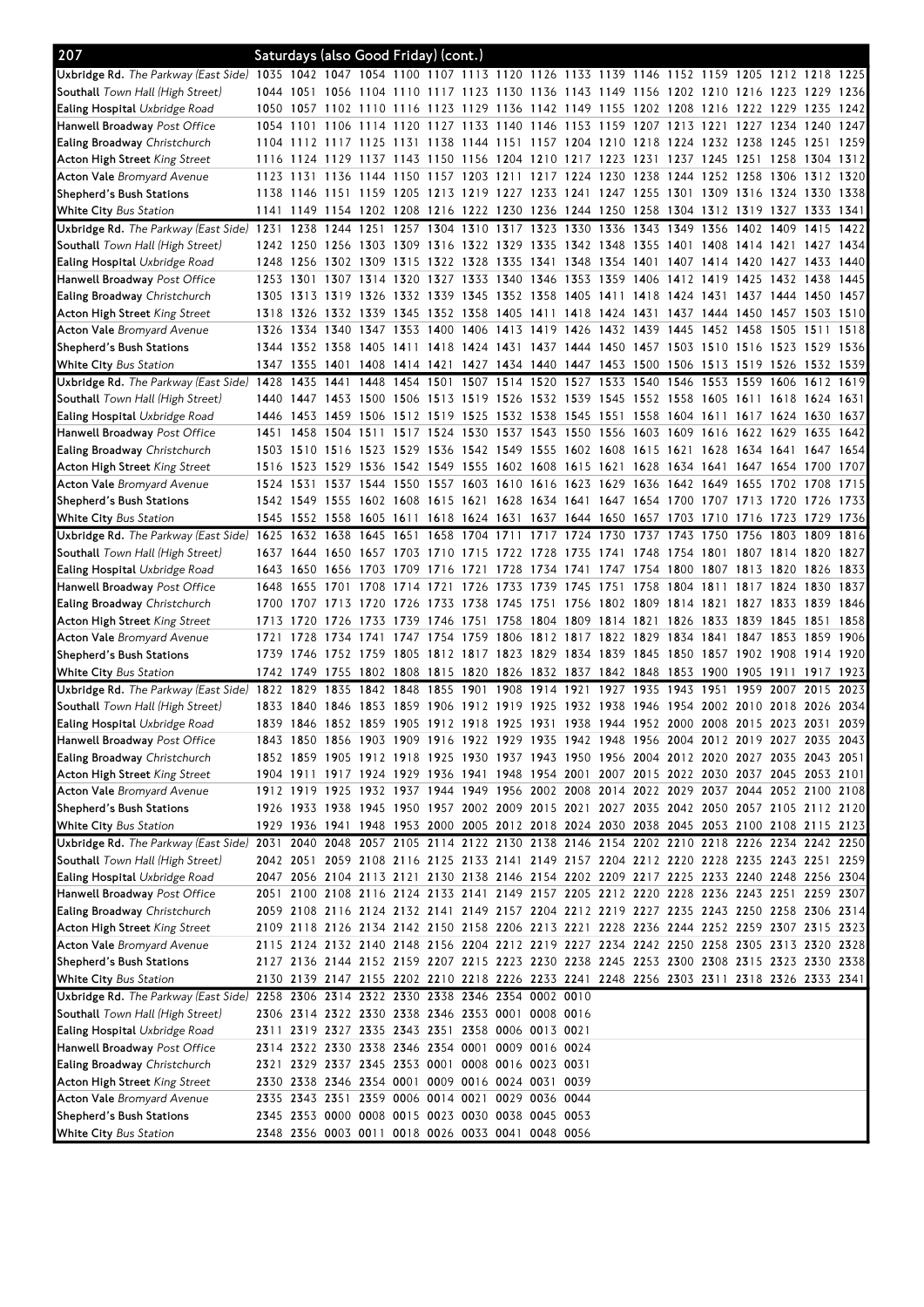| 207                                                                                                                            |           |                |                |                | Sundays and other Public Holidays (except Christmas Day)                                                                                                                               |  |                                              |           |      |                                    |                     |           |              |
|--------------------------------------------------------------------------------------------------------------------------------|-----------|----------------|----------------|----------------|----------------------------------------------------------------------------------------------------------------------------------------------------------------------------------------|--|----------------------------------------------|-----------|------|------------------------------------|---------------------|-----------|--------------|
| Uxbridge Rd. The Parkway (East Side) 0445 0500 0515 0530 0545 0600 0616 0631 0647 0702 0718 0733 0748 0802 0816 0828 0841 0851 |           |                |                |                |                                                                                                                                                                                        |  |                                              |           |      |                                    |                     |           |              |
| <b>Southall</b> Town Hall (High Street)                                                                                        |           |                |                |                | 0451 0506 0521 0536 0551 0606 0622 0638 0654 0709 0725 0740 0755 0809 0823 0835 0848                                                                                                   |  |                                              |           |      |                                    |                     |           | 0858         |
| <b>Ealing Hospital</b> Uxbridge Road                                                                                           |           |                |                |                | 0455 0510 0526 0541 0556 0611 0627 0643 0659 0714 0730 0745 0800 0814 0828 0840 0853 0903                                                                                              |  |                                              |           |      |                                    |                     |           |              |
| Hanwell Broadway <i>Post Office</i>                                                                                            |           |                |                |                | 0457 0512 0528 0543 0558 0613 0629 0645 0701 0716 0732 0747 0802 0817                                                                                                                  |  |                                              |           |      | 0831 0843 0856 0906                |                     |           |              |
| <b>Ealing Broadway</b> Christchurch                                                                                            |           | 0502 0518      |                |                | 0534 0549 0604 0619 0635 0651 0707 0722 0738 0753 0808 0823 0837 0849 0902 0912                                                                                                        |  |                                              |           |      |                                    |                     |           |              |
| Acton High Street King Street                                                                                                  |           |                |                |                | 0510 0526 0542 0557 0612 0627 0643 0659 0715 0730 0746 0802 0817 0832 0846 0858 0911                                                                                                   |  |                                              |           |      |                                    |                     |           | 0922         |
| <b>Acton Vale</b> Bromyard Avenue                                                                                              |           | 0514 0530      | 0546 0601      |                | 0616 0632 0648 0704 0720                                                                                                                                                               |  | 0735 0751                                    |           |      | 0807 0822 0837 0851 0903 0917 0928 |                     |           |              |
| Shepherd's Bush Stations                                                                                                       |           | 0522 0538      |                |                | 0554 0609 0625 0641 0657 0713 0730 0745 0802 0818 0833 0848 0902 0915 0929                                                                                                             |  |                                              |           |      |                                    |                     |           | 0940         |
| <b>White City</b> Bus Station                                                                                                  | 0525 0541 |                |                |                | 0557 0612 0628 0644 0700 0716 0733 0748 0805 0821 0836 0851                                                                                                                            |  |                                              |           |      |                                    | 0905 0918 0932 0943 |           |              |
| Uxbridge Rd. The Parkway (East Side) 0902 0910                                                                                 |           |                |                |                | 0919 0927 0936 0944 0952 1000 1008                                                                                                                                                     |  | 1016 1025 1033 1041 1048 1057 1104 1112 1120 |           |      |                                    |                     |           |              |
| Southall Town Hall (High Street)                                                                                               |           | 0909 0918      |                |                | 0927 0935 0944 0952 1000 1008 1016 1024 1033 1041 1049 1056 1106 1113 1121                                                                                                             |  |                                              |           |      |                                    |                     |           | 1129         |
| <b>Ealing Hospital</b> Uxbridge Road                                                                                           | 0917 0926 |                |                |                | 0914 0923 0932 0940 0949 0957 1005 1014 1022 1030 1039 1047 1055 1102 1112 1119 1127 1135<br>0935 0943 0952 1000 1008 1017 1025 1033 1042 1050 1058 1105 1115 1122 1130                |  |                                              |           |      |                                    |                     |           | 1139         |
| <b>Hanwell Broadway</b> Post Office<br><b>Ealing Broadway</b> Christchurch                                                     |           |                |                |                | 0924 0933 0942 0950 0959 1007 1016 1025 1033 1041 1050 1059 1108 1115 1125 1132 1140 1149                                                                                              |  |                                              |           |      |                                    |                     |           |              |
| Acton High Street <i>King Street</i>                                                                                           |           |                |                |                | 0934 0943 0952 1000 1010 1018 1027 1036 1044 1052 1101 1110 1119 1126 1136 1144 1152 1201                                                                                              |  |                                              |           |      |                                    |                     |           |              |
| <b>Acton Vale</b> Bromyard Avenue                                                                                              |           | 0940 0949      | 0958           |                | 1006 1016 1024 1033 1042 1050 1058 1108 1117 1126 1133 1143 1151 1159 1208                                                                                                             |  |                                              |           |      |                                    |                     |           |              |
| Shepherd's Bush Stations                                                                                                       |           | 0952 1001 1010 |                |                | 1019 1029 1037 1046 1055 1104 1112 1122 1131 1140 1147 1157 1205 1213 1222                                                                                                             |  |                                              |           |      |                                    |                     |           |              |
| White City Bus Station                                                                                                         |           |                |                |                | 0955 1004 1013 1022 1032 1040 1049 1058 1107 1115 1125 1134 1143 1150 1200 1208 1216 1225                                                                                              |  |                                              |           |      |                                    |                     |           |              |
| Uxbridge Rd. The Parkway (East Side) 1129 1137 1145 1152 1201 1209 1218 1226 1235 1243 1252 1300 1309 1317 1326 1334 1343 1351 |           |                |                |                |                                                                                                                                                                                        |  |                                              |           |      |                                    |                     |           |              |
| Southall Town Hall (High Street)                                                                                               |           |                |                |                | 1138 1147 1155 1202 1211 1220 1229 1237 1246 1254 1303 1311 1320 1328 1337 1345 1354 1402                                                                                              |  |                                              |           |      |                                    |                     |           |              |
| <b>Ealing Hospital</b> Uxbridge Road                                                                                           |           |                |                |                | 1144 1153 1201 1208 1217 1226 1235 1243 1252 1300 1309 1317 1326 1334 1343 1351                                                                                                        |  |                                              |           |      |                                    |                     | 1400      | 1408         |
| <b>Hanwell Broadway</b> Post Office                                                                                            |           | 1148 1157 1205 |                |                | 1212 1221 1230 1239 1247 1256 1304 1313 1321                                                                                                                                           |  |                                              | 1330 1338 |      | 1347 1355                          |                     | 1404      | 1412         |
| <b>Ealing Broadway</b> Christchurch                                                                                            |           |                |                |                | 1158 1207 1215 1222 1231 1240 1249 1257 1306 1314 1323 1331 1340 1348 1357 1405 1414 1422                                                                                              |  |                                              |           |      |                                    |                     |           |              |
| Acton High Street <i>King Street</i>                                                                                           |           |                |                |                | 1210 1219 1228 1235 1244 1253 1302 1310 1319 1327 1336 1344 1353 1401                                                                                                                  |  |                                              |           |      | 1410 1418 1427 1435                |                     |           |              |
| <b>Acton Vale</b> Bromyard Avenue                                                                                              |           | 1217 1226      |                |                | 1235 1242 1251 1300 1309 1317 1326 1334 1343 1351                                                                                                                                      |  |                                              |           |      | 1400 1408 1417 1425                |                     | 1434      | 1442         |
| Shepherd's Bush Stations                                                                                                       |           |                |                |                | 1232 1241 1250 1257 1306 1315 1325 1333 1342 1350 1359 1407 1416 1424 1433 1441 1450 1458                                                                                              |  |                                              |           |      |                                    |                     |           |              |
| <b>White City</b> Bus Station                                                                                                  |           |                |                |                | 1235 1244 1253 1300 1309 1318 1328 1336 1345 1353 1402 1410 1419 1427 1436 1444 1453 1501                                                                                              |  |                                              |           |      |                                    |                     |           |              |
| Uxbridge Rd. The Parkway (East Side) 1400                                                                                      |           | 1408           | 1417           |                | 1425 1433 1441 1450 1458 1507 1515 1524 1532 1541                                                                                                                                      |  |                                              |           | 1549 | 1558 1606 1615                     |                     |           | 1623         |
| Southall Town Hall (High Street)                                                                                               |           | 1411 1419      | 1428           |                | 1436 1444 1452 1501 1509 1518 1526 1535 1543 1552 1600 1609 1617 1626                                                                                                                  |  |                                              |           |      |                                    |                     |           | 1634         |
| <b>Ealing Hospital</b> Uxbridge Road                                                                                           |           | 1417 1425      |                |                | 1434 1442 1450 1458 1507 1515 1524 1532 1541 1549 1558 1606 1615 1623 1632 1640                                                                                                        |  |                                              |           |      |                                    |                     |           |              |
| <b>Hanwell Broadway</b> Post Office                                                                                            |           | 1421 1429      |                |                | 1438 1446 1454 1502 1511 1519 1528 1536 1545 1553 1602 1610 1619 1627 1636 1644                                                                                                        |  |                                              |           |      |                                    |                     |           |              |
| <b>Ealing Broadway</b> Christchurch                                                                                            |           |                |                |                | 1431 1439 1448 1456 1504 1512 1521 1529 1538 1546 1555 1603 1612 1620 1629 1637 1646 1654                                                                                              |  |                                              |           |      |                                    |                     |           |              |
| Acton High Street <i>King Street</i>                                                                                           | 1444      |                |                |                | 1452 1501 1509 1517 1525 1534 1542 1551 1559 1608 1616 1625 1633 1642 1650                                                                                                             |  |                                              |           |      |                                    |                     | 1659 1707 |              |
| <b>Acton Vale</b> Bromyard Avenue                                                                                              |           | 1451 1459      | 1508 1516 1524 |                | 1532 1541 1549 1558                                                                                                                                                                    |  | 1606 1615 1623 1632 1640 1649 1657 1706      |           |      |                                    |                     |           | 1714         |
| Shepherd's Bush Stations                                                                                                       |           | 1507 1515      |                |                | 1524 1532 1540 1548 1557 1605 1614 1622 1631 1639 1648 1656 1705 1713 1722                                                                                                             |  |                                              |           |      |                                    |                     |           | 1730         |
| White City Bus Station                                                                                                         |           | 1510 1518      | 1649 1657      |                | 1527 1535 1543 1551 1600 1608 1617 1625 1634 1642 1651 1659 1708 1716 1725<br>1706 1714 1723 1731 1740 1748 1757 1805                                                                  |  |                                              |           |      | 1814 1822 1831 1839                |                     | 1848      | 1733<br>1856 |
| Uxbridge Rd. The Parkway (East Side) 1632 1640<br><b>Southall</b> Town Hall (High Street)                                      | 1643      | 1651 1700      |                | 1708 1717 1725 | 1734 1742 1751 1759 1808 1816 1825                                                                                                                                                     |  |                                              |           |      | 1833 1842 1850 1859 1907           |                     |           |              |
| <b>Ealing Hospital</b> Uxbridge Road                                                                                           |           |                |                |                | 1649 1657 1706 1714 1723 1731 1740 1748 1757 1805 1814 1822 1831 1839 1847 1855 1904 1912                                                                                              |  |                                              |           |      |                                    |                     |           |              |
| Hanwell Broadway Post Office                                                                                                   |           |                |                |                | 1653 1701 1710 1718 1727 1735 1744 1752 1801 1809 1818 1826 1835 1843 1851 1859 1908 1916                                                                                              |  |                                              |           |      |                                    |                     |           |              |
| <b>Ealing Broadway</b> Christchurch                                                                                            |           |                |                |                | 1703 1711 1720 1728 1737 1745 1754 1802 1811 1819 1827 1835 1844 1852 1900 1908 1917 1925                                                                                              |  |                                              |           |      |                                    |                     |           |              |
| Acton High Street King Street                                                                                                  |           |                |                |                | 1716 1724 1733 1741 1750 1758 1807 1815 1823 1831 1839 1847 1856 1904 1912 1920 1929 1937                                                                                              |  |                                              |           |      |                                    |                     |           |              |
| <b>Acton Vale</b> Bromyard Avenue                                                                                              |           |                |                |                | 1723 1731 1740 1748 1757 1805 1814 1822 1830 1838 1846 1854 1903 1911 1919 1927 1936 1944                                                                                              |  |                                              |           |      |                                    |                     |           |              |
| Shepherd's Bush Stations                                                                                                       |           |                |                |                | 1739 1747 1756 1804 1813 1821 1829 1837 1845 1853 1901 1909 1917 1925 1933 1941 1949 1957                                                                                              |  |                                              |           |      |                                    |                     |           |              |
| <b>White City Bus Station</b>                                                                                                  |           |                |                |                | 1742 1750 1759 1807 1816 1824 1832 1840 1848 1856 1904 1912 1920 1928 1936 1944 1952 2000                                                                                              |  |                                              |           |      |                                    |                     |           |              |
| Uxbridge Rd. The Parkway (East Side) 1905 1913 1922 1930 1939 1947 1956 2004 2013 2021 2030 2038 2047 2055 2104 2112 2121 2128 |           |                |                |                |                                                                                                                                                                                        |  |                                              |           |      |                                    |                     |           |              |
| <b>Southall</b> Town Hall (High Street)                                                                                        |           |                |                |                | 1916 1924 1933 1941 1950 1958 2007 2015 2024 2032 2041 2049 2058 2106 2115 2123 2132 2139                                                                                              |  |                                              |           |      |                                    |                     |           |              |
| <b>Ealing Hospital</b> Uxbridge Road                                                                                           |           |                |                |                | 1921 1929 1938 1946 1955 2003 2012 2020 2029 2037 2046 2054 2103 2111 2120 2128 2137 2144                                                                                              |  |                                              |           |      |                                    |                     |           |              |
| Hanwell Broadway Post Office                                                                                                   |           |                |                |                | 1925 1933 1942 1950 1959 2007 2016 2024 2033 2041 2050 2058 2107 2114 2123 2131 2140 2147                                                                                              |  |                                              |           |      |                                    |                     |           |              |
| <b>Ealing Broadway</b> Christchurch                                                                                            |           |                |                |                | 1934 1942 1950 1958 2007 2015 2024 2031 2040 2048 2057 2105 2114 2121 2130 2138 2147 2154                                                                                              |  |                                              |           |      |                                    |                     |           |              |
| <b>Acton High Street</b> King Street                                                                                           |           |                |                |                | 1945 1953 2001 2009 2018 2025 2034 2041 2050 2058 2107 2115 2124 2131 2140 2147 2156 2203                                                                                              |  |                                              |           |      |                                    |                     |           |              |
| <b>Acton Vale</b> Bromyard Avenue                                                                                              |           |                |                |                | 1952 2000 2008 2016 2025 2032 2041 2048 2057 2105 2114 2121 2130 2137 2146 2153 2202 2209                                                                                              |  |                                              |           |      |                                    |                     |           |              |
| Shepherd's Bush Stations                                                                                                       |           |                |                |                | 2005 2013 2021 2028 2037 2044 2053 2100 2109 2116 2125 2132 2141 2148 2157 2204 2213 2220                                                                                              |  |                                              |           |      |                                    |                     |           |              |
| <b>White City</b> Bus Station                                                                                                  |           |                |                |                | 2008 2016 2024 2031 2040 2047 2056 2103 2112 2119 2128 2135 2144 2151 2200 2207 2216 2223                                                                                              |  |                                              |           |      |                                    |                     |           |              |
| Uxbridge Rd. The Parkway (East Side)                                                                                           |           |                |                |                | 2137 2145 2154 2202 2210 2218 2226 2234 2242 2250 2258 2306 2314 2322 2330 2338 2346 2354                                                                                              |  |                                              |           |      |                                    |                     |           |              |
| <b>Southall</b> Town Hall (High Street)                                                                                        |           |                |                |                | 2147 2155 2204 2212 2219 2227 2234 2242 2249 2257 2305 2312 2320 2328 2336 2343 2351 2359                                                                                              |  |                                              |           |      |                                    |                     |           |              |
| <b>Ealing Hospital</b> Uxbridge Road                                                                                           |           |                |                |                | 2152 2200 2209 2217 2224 2232 2239 2247 2254 2302 2310 2317 2325 2333 2341 2348 2356 0004                                                                                              |  |                                              |           |      |                                    |                     |           |              |
| Hanwell Broadway <i>Post Office</i>                                                                                            |           |                |                |                | 2155 2203 2212 2220 2227 2235 2242 2250 2257 2305 2313 2320 2328 2336 2344 2351 2359 0006                                                                                              |  |                                              |           |      |                                    |                     |           |              |
| <b>Ealing Broadway</b> Christchurch                                                                                            |           |                |                |                | 2202 2210 2219 2226 2233 2241 2248 2256 2303 2311 2319 2326 2334 2342 2349 2356 0004 0011                                                                                              |  |                                              |           |      |                                    |                     |           |              |
| Acton High Street King Street                                                                                                  |           |                |                |                | 2211 2219 2227 2234 2241 2249 2256 2304 2311 2319 2327 2334 2342 2349 2356 0003 0011 0018<br>2217 2225 2233 2240 2247 2255 2302 2310 2317 2324 2332 2339 2347 2354 0001 0008 0015 0022 |  |                                              |           |      |                                    |                     |           |              |
| <b>Acton Vale</b> Bromyard Avenue<br>Shepherd's Bush Stations                                                                  |           |                |                |                | 2228 2235 2243 2250 2257 2305 2312 2319 2326 2333 2341 2348 2355 0002 0009 0016 0023 0030                                                                                              |  |                                              |           |      |                                    |                     |           |              |
| <b>White City</b> Bus Station                                                                                                  |           |                |                |                | 2231 2238 2246 2253 2300 2308 2315 2322 2329 2336 2344 2351 2358 0005 0012 0019 0026 0033                                                                                              |  |                                              |           |      |                                    |                     |           |              |
|                                                                                                                                |           |                |                |                |                                                                                                                                                                                        |  |                                              |           |      |                                    |                     |           |              |

Operated by Abellio London **WWW.londonbusroutes.net** 12.3.22T A40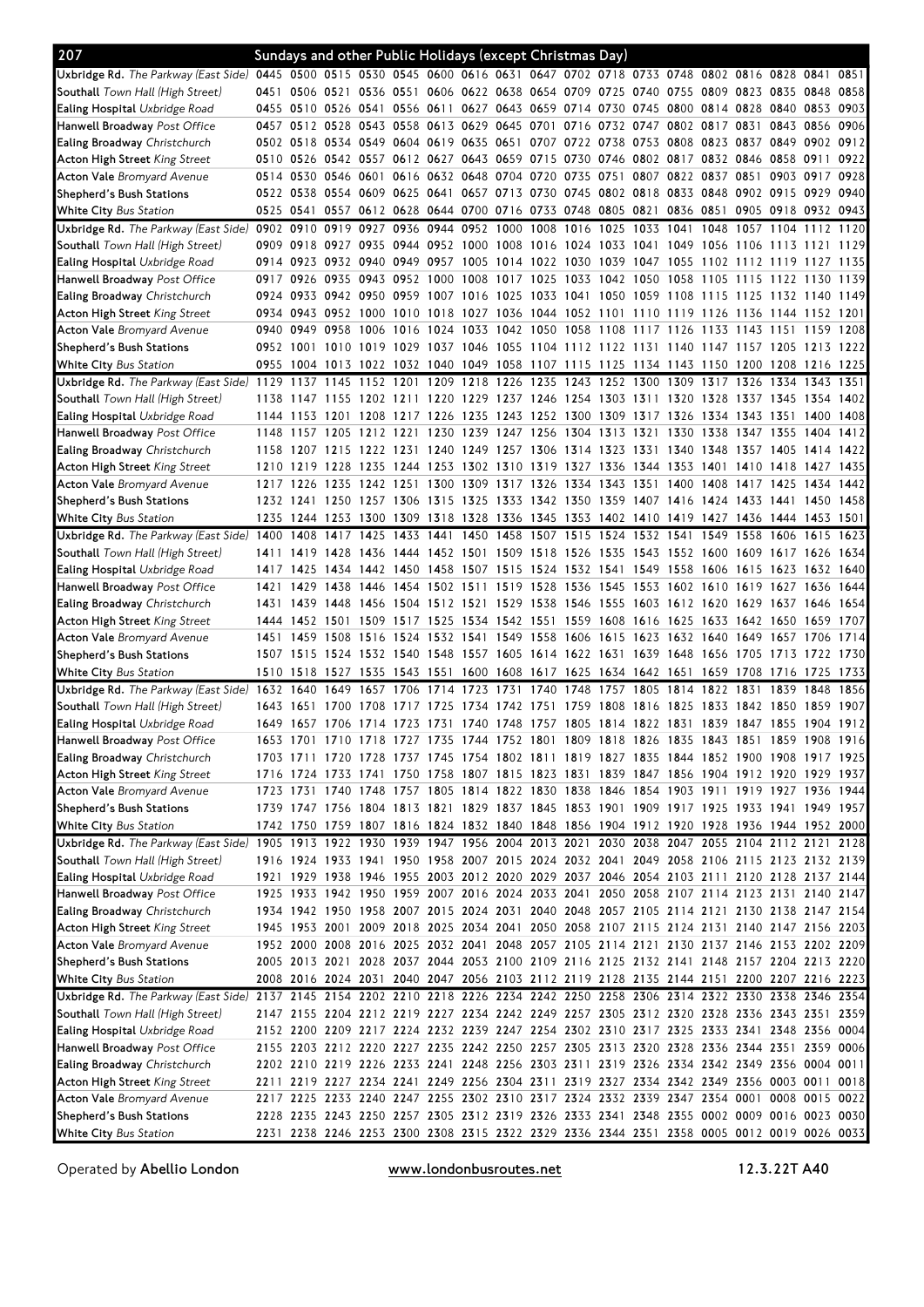$207$  White City – Ealing – Southall

| 207                                                                                                                            |           |           | Mondays to Thursdays     |                |                                                                                           |           |                          |                |           |                                    |           |                                                                       |                |                                                                     |                          |                     |           |      |
|--------------------------------------------------------------------------------------------------------------------------------|-----------|-----------|--------------------------|----------------|-------------------------------------------------------------------------------------------|-----------|--------------------------|----------------|-----------|------------------------------------|-----------|-----------------------------------------------------------------------|----------------|---------------------------------------------------------------------|--------------------------|---------------------|-----------|------|
| <b>White City Bus Station</b>                                                                                                  |           |           |                          |                | 0545 0600 0610 0620 0628 0635 0643 0650 0656 0701 0707 0713 0718 0724 0729 0735 0740      |           |                          |                |           |                                    |           |                                                                       |                |                                                                     |                          |                     |           | 0745 |
| Shepherd's Bush Stations                                                                                                       |           |           |                          |                | 0548 0603 0613 0623 0631 0638 0646 0653 0659 0704 0710 0716 0721 0727 0732 0738 0743 0748 |           |                          |                |           |                                    |           |                                                                       |                |                                                                     |                          |                     |           |      |
| <b>Acton Vale</b> Bromyard Avenue                                                                                              |           |           |                          |                | 0557 0612 0623 0633 0641 0648 0656 0704 0710 0716 0722 0728                               |           |                          |                |           |                                    |           |                                                                       | 0733 0739      |                                                                     | 0744 0750 0755 0801      |                     |           |      |
| Acton High Street King Street                                                                                                  |           |           |                          |                | 0603 0619 0630 0640 0648 0656 0704 0712 0719                                              |           |                          |                |           | 0725 0731                          |           |                                                                       | 0737 0742 0748 |                                                                     | 0753 0759 0805 0811      |                     |           |      |
| Ealing Broadway Christchurch                                                                                                   |           |           |                          |                | 0612 0628 0639 0649 0657 0705 0714 0722 0729 0735 0741 0747 0752 0758 0804 0810 0816 0822 |           |                          |                |           |                                    |           |                                                                       |                |                                                                     |                          |                     |           |      |
| Hanwell Broadway Post Office                                                                                                   | 0621      |           |                          |                | 0637 0648 0658 0706 0714 0723 0731 0738                                                   |           |                          |                |           |                                    |           | 0744 0750 0756 0802 0808 0814 0820                                    |                |                                                                     |                          |                     | 0826 0832 |      |
| <b>Ealing Hospital</b> Uxbridge Road                                                                                           |           |           | 0623 0639 0650 0700 0709 |                |                                                                                           | 0717      | 0726 0734 0741           |                |           | 0747 0753 0759                     |           |                                                                       | 0805           | 0811                                                                |                          | 0817 0823 0829 0835 |           |      |
| Southall Town Hall (High Street)                                                                                               |           |           | 0628 0644 0655 0705 0714 |                |                                                                                           |           | 0722 0731                | 0739 0746      |           |                                    |           | 0752 0758 0805 0811 0817 0823 0829                                    |                |                                                                     |                          |                     | 0835 0841 |      |
| Uxbridge Rd. The Parkway (East Side)                                                                                           |           |           |                          |                | 0636 0652 0703 0714 0723 0731                                                             |           | 0740 0748 0755           |                |           |                                    |           | 0801 0807 0814 0820 0826 0832 0838 0844 0850                          |                |                                                                     |                          |                     |           |      |
| White City Bus Station                                                                                                         | 0751      | 0756      |                          |                |                                                                                           |           |                          |                |           | 0832 0837 0842 0847 0852 0857 0902 |           |                                                                       |                |                                                                     | 1002 1008 1014 1020      |                     |           | 1026 |
| Shepherd's Bush Stations                                                                                                       |           | 0754 0759 |                          |                |                                                                                           |           |                          |                |           | 0835 0840 0845 0850 0855 0900 0905 |           |                                                                       |                |                                                                     | 1005 1011 1017 1023 1029 |                     |           |      |
| <b>Acton Vale</b> Bromyard Avenue                                                                                              | 0807 0813 |           | Then                     |                |                                                                                           |           |                          |                |           | 0849 0854 0859 0904 0909 0914 0919 |           | Then                                                                  |                |                                                                     | 1019 1025 1031 1037 1043 |                     |           |      |
| Acton High Street King Street                                                                                                  | 0817 0823 |           | every 6                  |                |                                                                                           |           |                          |                |           | 0859 0904 0909 0914 0919 0924 0929 |           | every 6                                                               |                | 1029                                                                | 1035 1041 1047           |                     |           | 1053 |
| <b>Ealing Broadway</b> Christchurch                                                                                            | 0828 0834 |           | minutes                  |                |                                                                                           |           |                          |                |           | 0910 0915 0920 0925 0930 0935 0941 |           | minutes                                                               |                | 1041                                                                | 1047 1053 1059 1105      |                     |           |      |
| Hanwell Broadway Post Office                                                                                                   | 0838 0844 |           |                          | until          | 0920                                                                                      |           |                          |                |           | 0925 0930 0935 0940 0945 0951      |           | until                                                                 |                | 1051                                                                | 1057 1103 1109 1116      |                     |           |      |
| <b>Ealing Hospital Uxbridge Road</b>                                                                                           | 0841      | 0847      |                          |                |                                                                                           |           |                          |                |           | 0923 0928 0933 0938 0943 0948 0954 |           |                                                                       |                |                                                                     | 1054 1100 1106 1112 1119 |                     |           |      |
| Southall Town Hall (High Street)                                                                                               | 0847 0853 |           |                          |                |                                                                                           |           |                          |                |           | 0929 0934 0939 0944 0949 0955 1001 |           |                                                                       |                |                                                                     | 1101 1107 1113 1119 1126 |                     |           |      |
| Uxbridge Rd. The Parkway (East Side)                                                                                           | 0856 0902 |           |                          |                |                                                                                           |           |                          |                |           | 0938 0943 0948 0953 0958 1004 1010 |           |                                                                       |                |                                                                     | 1110 1117 1123 1129 1136 |                     |           |      |
| <b>White City Bus Station</b>                                                                                                  | 1032      |           |                          | 1256           |                                                                                           |           |                          |                |           |                                    |           | 1302 1308 1314 1320 1326 1332 1338 1344 1350 1356 1402 1408           |                |                                                                     |                          |                     | 1414      | 1420 |
| Shepherd's Bush Stations                                                                                                       | 1035      |           |                          | 1259           | 1305                                                                                      | 1311      |                          |                |           |                                    |           | 1317 1323 1329 1335 1341 1347 1353 1359                               |                |                                                                     | 1405 1411                |                     | 1417      | 1423 |
| <b>Acton Vale Bromyard Avenue</b>                                                                                              | 1049      |           | Then                     | 1313           | 1319                                                                                      | 1325 1331 |                          | 1337 1343      |           | 1349 1355 1401                     |           |                                                                       |                | 1407 1413 1420 1426                                                 |                          |                     | 1432      | 1438 |
| Acton High Street King Street                                                                                                  | 1059      | every 6   |                          | 1323           | 1329                                                                                      | 1335      | 1341                     |                | 1347 1353 | 1359                               | 1405 1411 |                                                                       | 1418           | 1424                                                                | 1431                     | 1437 1443           |           | 1449 |
| Ealing Broadway Christchurch                                                                                                   | 1111      |           | minutes                  | 1335           |                                                                                           |           |                          |                |           |                                    |           | 1341 1347 1353 1359 1405 1411 1417 1423 1430 1436 1443 1449 1455 1501 |                |                                                                     |                          |                     |           |      |
| Hanwell Broadway Post Office                                                                                                   | 1122      |           | until                    |                | 1346 1352 1358 1404 1410 1416 1422 1429 1435 1442 1448 1455 1501 1507 1513                |           |                          |                |           |                                    |           |                                                                       |                |                                                                     |                          |                     |           |      |
| <b>Ealing Hospital</b> Uxbridge Road                                                                                           | 1125      |           |                          |                | 1349 1355                                                                                 | 1401      |                          |                |           |                                    |           | 1407 1413 1420 1426 1433 1439 1446 1452 1459 1505 1511                |                |                                                                     |                          |                     |           | 1517 |
| Southall Town Hall (High Street)                                                                                               | 1132      |           |                          | 1356           |                                                                                           |           |                          |                |           |                                    |           | 1402 1409 1415 1422 1429 1435 1442 1448 1455 1501 1508 1514 1520 1526 |                |                                                                     |                          |                     |           |      |
| Uxbridge Rd. The Parkway (East Side)                                                                                           | 1142      |           |                          |                | 1406 1413 1420 1426 1433 1440 1446 1453 1459 1506 1512 1519 1525 1532 1538                |           |                          |                |           |                                    |           |                                                                       |                |                                                                     |                          |                     |           |      |
| White City Bus Station                                                                                                         |           |           | 1426 1431 1437 1442      |                | 1448                                                                                      | 1454      |                          | 1459 1505 1510 |           |                                    |           |                                                                       |                | 1722 1728 1734 1740 1746                                            |                          |                     | 1752      | 1758 |
| Shepherd's Bush Stations                                                                                                       |           |           |                          |                | 1429 1434 1440 1445 1451 1457 1502 1508 1513                                              |           |                          |                |           |                                    |           |                                                                       |                | 1725 1731 1737 1743 1749 1755 1801                                  |                          |                     |           |      |
| <b>Acton Vale</b> Bromyard Avenue                                                                                              |           | 1444 1449 |                          |                | 1455 1500 1506 1512 1518 1524 1530<br>1455 1500 1506 1512 1518 1524 1530 1536 1542        |           |                          |                |           | Then                               |           | 1754                                                                  |                | 1742 1748 1754 1800 1806 1812 1818<br>1800 1806 1812 1818 1824 1829 |                          |                     |           |      |
| Acton High Street King Street<br><b>Ealing Broadway</b> Christchurch                                                           |           | 1507 1513 | 1519 1525                |                | 1531                                                                                      |           | 1537 1543 1549 1555      |                |           | every 6<br>minutes                 |           |                                                                       |                | 1807 1812 1818 1824 1830 1836 1841                                  |                          |                     |           |      |
| Hanwell Broadway Post Office                                                                                                   | 1519      | 1525      |                          |                | 1531 1537 1543 1549 1555 1601 1607                                                        |           |                          |                |           | until                              |           | 1819                                                                  |                | 1824 1830 1836 1842 1848                                            |                          |                     |           | 1853 |
| <b>Ealing Hospital Uxbridge Road</b>                                                                                           |           |           | 1523 1529 1535           | 1541           |                                                                                           |           | 1547 1553 1559 1605 1611 |                |           |                                    |           | 1823                                                                  |                | 1828 1834 1840 1846                                                 |                          |                     | 1852      | 1857 |
| Southall Town Hall (High Street)                                                                                               |           |           |                          |                | 1532 1538 1544 1550 1556 1602 1608 1614 1620                                              |           |                          |                |           |                                    |           |                                                                       |                | 1832 1838 1843 1849 1854 1900 1905                                  |                          |                     |           |      |
| Uxbridge Rd. The Parkway (East Side) 1544 1550 1556 1602 1608 1614 1620 1626 1632                                              |           |           |                          |                |                                                                                           |           |                          |                |           |                                    |           |                                                                       |                | 1844 1850 1855 1901 1906 1912 1917                                  |                          |                     |           |      |
| <b>White City Bus Station</b>                                                                                                  |           | 1804 1810 | 1816 1822 1828           |                |                                                                                           |           |                          |                |           |                                    |           | 1834 1840 1846 1852 1858 1904 1910 1916 1922                          |                |                                                                     | 1928 1935                |                     | 1943      | 1950 |
| Shepherd's Bush Stations                                                                                                       |           | 1807 1813 |                          | 1819 1825 1831 |                                                                                           |           | 1837 1843 1849 1855      |                |           | 1901                               | 1907 1913 |                                                                       | 1919           | 1925                                                                | 1931 1938                |                     | 1946      | 1953 |
| <b>Acton Vale</b> Bromyard Avenue                                                                                              |           |           |                          |                | 1824 1830 1836 1842 1848 1854 1900 1906 1912 1917 1923 1929 1935 1941 1947 1954 2002 2008 |           |                          |                |           |                                    |           |                                                                       |                |                                                                     |                          |                     |           |      |
| Acton High Street King Street                                                                                                  |           |           |                          |                | 1835 1841 1847 1853 1859 1905 1911 1916 1922 1927 1933 1939 1945 1951 1957 2004 2011 2017 |           |                          |                |           |                                    |           |                                                                       |                |                                                                     |                          |                     |           |      |
| Ealing Broadway Christchurch                                                                                                   |           |           |                          |                | 1847 1853 1859 1905 1911 1916 1922 1927 1933 1938 1944 1950 1956 2002 2008 2014 2021 2027 |           |                          |                |           |                                    |           |                                                                       |                |                                                                     |                          |                     |           |      |
| Hanwell Broadway Post Office                                                                                                   |           |           |                          |                | 1859 1905 1911 1916 1922 1927 1933 1938 1944 1949 1955 2001 2007 2012 2018 2024 2031 2037 |           |                          |                |           |                                    |           |                                                                       |                |                                                                     |                          |                     |           |      |
| Ealing Hospital Uxbridge Road                                                                                                  |           |           |                          |                | 1903 1909 1915 1920 1926 1931 1937 1942 1948 1953 1959 2005 2010 2015 2021 2027 2034 2040 |           |                          |                |           |                                    |           |                                                                       |                |                                                                     |                          |                     |           |      |
| Southall Town Hall (High Street)                                                                                               |           |           |                          |                | 1911 1916 1922 1927 1933 1938 1944 1949 1955 2000 2006 2012 2017 2022 2028 2034 2041 2047 |           |                          |                |           |                                    |           |                                                                       |                |                                                                     |                          |                     |           |      |
| Uxbridge Rd. The Parkway (East Side) 1923 1928 1934 1939 1945 1950 1956 2001 2007 2012 2017 2023 2028 2033 2039 2045 2052 2058 |           |           |                          |                |                                                                                           |           |                          |                |           |                                    |           |                                                                       |                |                                                                     |                          |                     |           |      |
| White City Bus Station                                                                                                         |           |           |                          |                | 1958 2005 2013 2021 2029 2037 2045 2053 2101 2109 2117 2125 2133 2141 2149 2157 2205 2213 |           |                          |                |           |                                    |           |                                                                       |                |                                                                     |                          |                     |           |      |
| Shepherd's Bush Stations                                                                                                       |           |           |                          |                | 2001 2008 2016 2024 2032 2040 2048 2056 2104 2112 2120 2128 2136 2144 2152 2200 2208 2216 |           |                          |                |           |                                    |           |                                                                       |                |                                                                     |                          |                     |           |      |
| <b>Acton Vale</b> Bromyard Avenue                                                                                              |           |           |                          |                | 2016 2022 2030 2038 2046 2054 2102 2110 2117 2125 2133 2141 2149 2157 2205 2213 2221 2228 |           |                          |                |           |                                    |           |                                                                       |                |                                                                     |                          |                     |           |      |
| Acton High Street King Street                                                                                                  |           |           |                          |                | 2025 2031 2039 2047 2055 2103 2110 2118 2125 2133 2141 2149 2157 2205 2213 2220 2228 2235 |           |                          |                |           |                                    |           |                                                                       |                |                                                                     |                          |                     |           |      |
| Ealing Broadway Christchurch                                                                                                   |           |           |                          |                | 2035 2041 2049 2057 2105 2113 2120 2128 2135 2143 2151 2159 2207 2214 2222 2229 2237 2244 |           |                          |                |           |                                    |           |                                                                       |                |                                                                     |                          |                     |           |      |
| Hanwell Broadway Post Office                                                                                                   |           |           |                          |                | 2045 2051 2059 2107 2115 2122 2129 2137 2144 2152 2200 2208 2215 2222 2230 2237 2245 2252 |           |                          |                |           |                                    |           |                                                                       |                |                                                                     |                          |                     |           |      |
| Ealing Hospital Uxbridge Road                                                                                                  |           |           |                          |                | 2048 2054 2102 2110 2118 2125 2132 2140 2147 2155 2203 2211 2218 2225 2233 2240 2248 2255 |           |                          |                |           |                                    |           |                                                                       |                |                                                                     |                          |                     |           |      |
| Southall Town Hall (High Street)                                                                                               |           |           |                          |                | 2055 2101 2109 2116 2123 2130 2137 2145 2152 2200 2208 2216 2223 2230 2238 2245 2253 2300 |           |                          |                |           |                                    |           |                                                                       |                |                                                                     |                          |                     |           |      |
| Uxbridge Rd. The Parkway (East Side)                                                                                           |           |           |                          |                | 2106 2112 2119 2126 2133 2140 2147 2155 2202 2210 2217 2225 2232 2239 2247 2254 2301 2308 |           |                          |                |           |                                    |           |                                                                       |                |                                                                     |                          |                     |           |      |
| <b>White City Bus Station</b>                                                                                                  |           |           |                          |                | 2221 2229 2237 2245 2253 2301 2309 2317 2325 2333 2341 2349 2357 0005                     |           |                          |                |           |                                    |           |                                                                       |                |                                                                     |                          |                     |           |      |
| Shepherd's Bush Stations                                                                                                       |           |           |                          |                | 2224 2232 2240 2248 2256 2304 2312 2320 2328 2336 2344 2352 0000 0008                     |           |                          |                |           |                                    |           |                                                                       |                |                                                                     |                          |                     |           |      |
| <b>Acton Vale</b> Bromyard Avenue                                                                                              |           |           |                          |                | 2236 2244 2252 2300 2308 2315 2323 2331 2339 2347 2355 0003 0010 0018                     |           |                          |                |           |                                    |           |                                                                       |                |                                                                     |                          |                     |           |      |
| Acton High Street King Street                                                                                                  |           |           |                          |                | 2243 2251 2259 2307 2315 2322 2330 2338 2346 2354 0002 0009 0016 0024                     |           |                          |                |           |                                    |           |                                                                       |                |                                                                     |                          |                     |           |      |
| Ealing Broadway Christchurch                                                                                                   |           |           |                          |                | 2252 2300 2308 2315 2323 2330 2338 2346 2354 0002 0009 0016 0023 0031                     |           |                          |                |           |                                    |           |                                                                       |                |                                                                     |                          |                     |           |      |
| Hanwell Broadway Post Office                                                                                                   |           |           |                          |                | 2300 2308 2315 2322 2330 2337 2345 2353 0000 0008 0015 0022 0029 0037                     |           |                          |                |           |                                    |           |                                                                       |                |                                                                     |                          |                     |           |      |
| <b>Ealing Hospital</b> Uxbridge Road                                                                                           |           |           |                          |                | 2303 2311 2318 2325 2333 2340 2348 2355 0002 0010 0017 0024 0031 0039                     |           |                          |                |           |                                    |           |                                                                       |                |                                                                     |                          |                     |           |      |
| Southall Town Hall (High Street)                                                                                               |           |           |                          |                | 2308 2316 2323 2330 2338 2345 2353 0000 0007 0015 0022 0029 0036 0044                     |           |                          |                |           |                                    |           |                                                                       |                |                                                                     |                          |                     |           |      |
| Uxbridge Rd. The Parkway (East Side) 2316 2323 2330 2337 2345 2352 2359 0006 0013 0021 0028 0035 0042 0050                     |           |           |                          |                |                                                                                           |           |                          |                |           |                                    |           |                                                                       |                |                                                                     |                          |                     |           |      |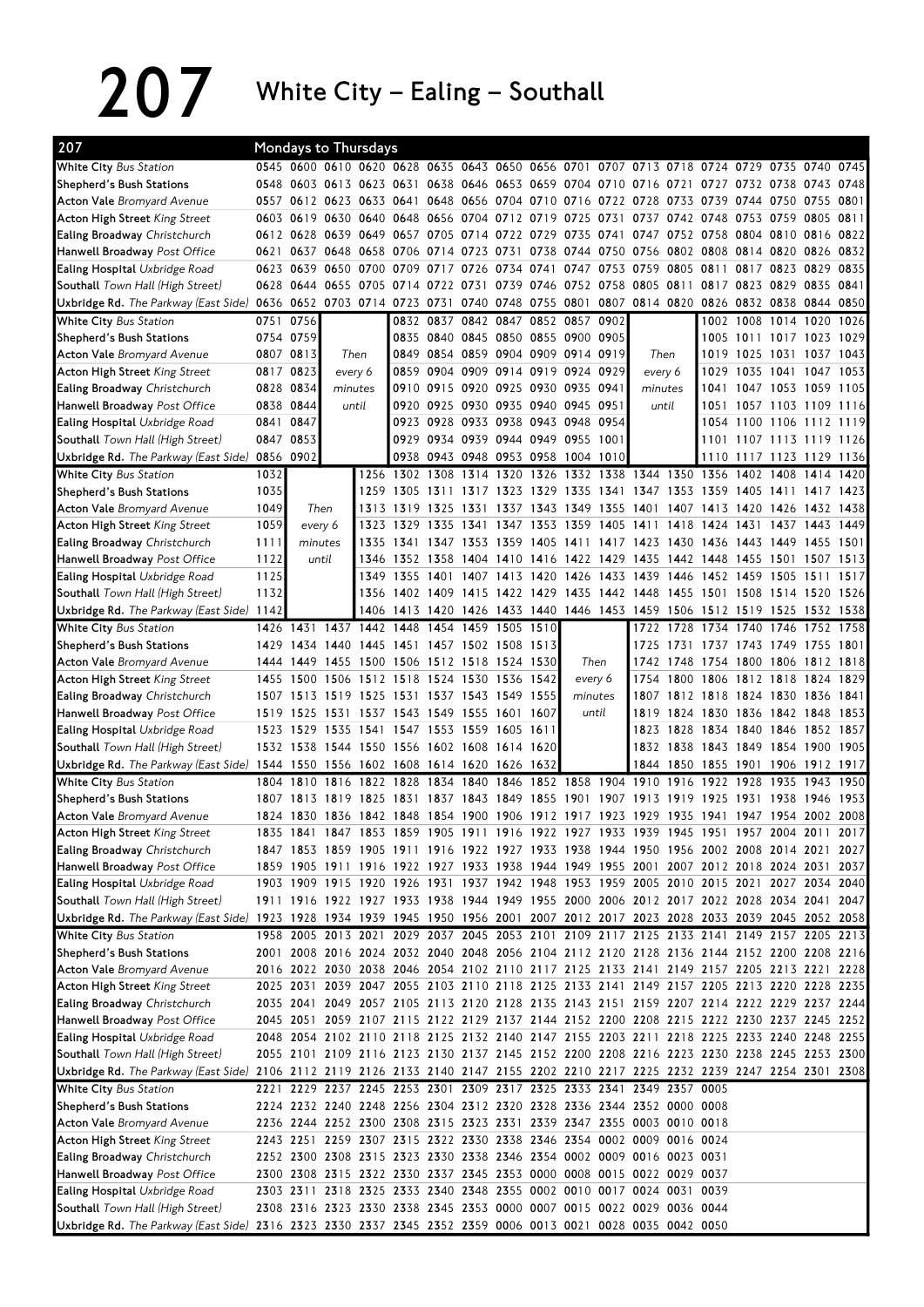| 207                                                                                                                            | Fridays   |           |           |         |                                              |           |                                    |           |      |           |           |                                                                                           |           |                                                                     |                          |                |              |              |
|--------------------------------------------------------------------------------------------------------------------------------|-----------|-----------|-----------|---------|----------------------------------------------|-----------|------------------------------------|-----------|------|-----------|-----------|-------------------------------------------------------------------------------------------|-----------|---------------------------------------------------------------------|--------------------------|----------------|--------------|--------------|
| White City Bus Station                                                                                                         |           |           |           |         |                                              |           |                                    |           |      |           |           | 0545 0600 0610 0620 0628 0635 0643 0650 0656 0701 0707 0713 0718 0724 0729 0735 0740      |           |                                                                     |                          |                |              | 0745         |
| Shepherd's Bush Stations                                                                                                       |           |           |           |         |                                              |           |                                    |           |      |           |           | 0548 0603 0613 0623 0631 0638 0646 0653 0659 0704 0710 0716 0721                          |           | 0727 0732 0738 0743 0748                                            |                          |                |              |              |
| <b>Acton Vale</b> Bromyard Avenue                                                                                              |           |           |           |         |                                              |           |                                    |           |      |           |           | 0557 0612 0623 0633 0641 0648 0656 0704 0710 0716 0722 0728 0733                          |           | 0739                                                                | 0744 0750 0755 0801      |                |              |              |
| <b>Acton High Street</b> King Street                                                                                           |           |           |           |         | 0603 0619 0630 0640 0648 0656 0704 0712 0719 |           |                                    |           |      | 0725 0731 |           | 0737 0742 0748                                                                            |           |                                                                     | 0753 0759 0805 0811      |                |              |              |
| Ealing Broadway Christchurch                                                                                                   |           |           |           |         |                                              |           |                                    |           |      |           |           | 0612 0628 0639 0649 0657 0705 0714 0722 0729 0735 0741 0747 0752 0758 0804 0810 0816 0822 |           |                                                                     |                          |                |              |              |
| Hanwell Broadway Post Office                                                                                                   |           |           |           |         |                                              |           |                                    |           |      |           |           | 0621 0637 0648 0658 0706 0714 0723 0731 0738 0744 0750 0756 0802 0808 0814 0820           |           |                                                                     |                          |                | 0826 0832    |              |
| <b>Ealing Hospital</b> Uxbridge Road                                                                                           |           |           |           |         |                                              |           |                                    |           |      |           |           | 0623 0639 0650 0700 0709 0717 0726 0734 0741 0747 0753 0759 0805 0811                     |           |                                                                     |                          | 0817 0823 0829 |              | 0835         |
| Southall Town Hall (High Street)                                                                                               |           |           |           |         | 0628 0644 0655 0705 0714 0722 0731 0739 0746 |           |                                    |           |      |           |           | 0752 0758 0805 0811                                                                       |           | 0817 0823 0829 0835 0841                                            |                          |                |              |              |
| Uxbridge Rd. The Parkway (East Side) 0636 0652 0703 0714 0723 0731                                                             |           |           |           |         |                                              |           | 0740 0748 0755 0801 0807           |           |      |           |           | 0814 0820 0826 0832 0838 0844 0850                                                        |           |                                                                     |                          |                |              |              |
| <b>White City Bus Station</b>                                                                                                  | 0751 0756 |           |           |         |                                              |           | 0832 0837 0842 0847 0852 0857 0902 |           |      |           |           |                                                                                           |           |                                                                     | 1002 1008 1014 1020      |                |              | 1026         |
| Shepherd's Bush Stations                                                                                                       |           | 0754 0759 |           |         |                                              |           | 0835 0840 0845 0850 0855 0900 0905 |           |      |           |           |                                                                                           |           |                                                                     | 1005 1011 1017 1023 1029 |                |              |              |
| <b>Acton Vale</b> Bromyard Avenue                                                                                              |           | 0807 0813 |           | Then    |                                              |           | 0849 0854 0859 0904 0909 0914 0919 |           |      |           |           | Then                                                                                      |           | 1019                                                                | 1025 1031 1037 1043      |                |              |              |
| <b>Acton High Street</b> King Street                                                                                           |           | 0817 0823 |           | every 6 |                                              |           | 0859 0904 0909 0914 0919 0924 0929 |           |      |           |           | every 6                                                                                   |           | 1029                                                                | 1035 1041 1047           |                |              | 1053         |
| <b>Ealing Broadway</b> Christchurch                                                                                            |           | 0828 0834 |           | minutes |                                              | 0910 0915 | 0920 0925 0930 0935 0941           |           |      |           |           | minutes                                                                                   |           | 1041                                                                | 1047 1053 1059 1105      |                |              |              |
| <b>Hanwell Broadway</b> Post Office                                                                                            |           | 0838 0844 |           | until   | 0920                                         | 0925      | 0930 0935 0940 0945 0951           |           |      |           |           | until                                                                                     |           | 1051                                                                | 1057 1103 1109 1116      |                |              |              |
| <b>Ealing Hospital</b> Uxbridge Road                                                                                           | 0841 0847 |           |           |         |                                              |           | 0923 0928 0933 0938 0943 0948 0954 |           |      |           |           |                                                                                           |           |                                                                     | 1054 1100 1106 1112 1119 |                |              |              |
| <b>Southall</b> Town Hall (High Street)                                                                                        |           | 0847 0853 |           |         |                                              |           | 0929 0934 0939 0944 0949 0955 1001 |           |      |           |           |                                                                                           |           |                                                                     | 1101 1107 1113 1119 1126 |                |              |              |
| Uxbridge Rd. The Parkway (East Side)                                                                                           | 0856 0902 |           |           |         |                                              |           | 0938 0943 0948 0953 0958 1004 1010 |           |      |           |           |                                                                                           |           |                                                                     | 1110 1117 1123 1129 1136 |                |              |              |
| <b>White City Bus Station</b>                                                                                                  | 1032      |           |           |         | 1256 1302 1308 1314 1320 1326                |           |                                    |           |      |           |           | 1332 1338 1344 1350 1356 1402 1408 1414                                                   |           |                                                                     |                          |                |              | 1420         |
| Shepherd's Bush Stations                                                                                                       | 1035      |           |           |         | 1259 1305                                    | 1311      | 1317                               | 1323 1329 |      |           |           | 1335 1341 1347 1353 1359                                                                  |           |                                                                     | 1405 1411                |                | 1417         | 1423         |
| <b>Acton Vale</b> Bromyard Avenue                                                                                              | 1049      |           | Then      | 1313    | 1319                                         | 1325      | 1331                               | 1337 1343 |      | 1349      | 1355      | 1401                                                                                      | 1407      | 1413                                                                | 1420 1426                |                | 1432         | 1438         |
| Acton High Street King Street                                                                                                  | 1059      |           | every 6   | 1323    | 1329                                         | 1335      | 1341                               | 1347 1353 |      | 1359      | 1405 1411 |                                                                                           | 1418 1424 |                                                                     | 1431 1437 1443           |                |              | 1449         |
| Ealing Broadway Christchurch                                                                                                   | 1111      | minutes   |           | 1335    |                                              |           |                                    |           |      |           |           | 1341 1347 1353 1359 1405 1411 1417 1423 1430 1436 1443 1449 1455 1501                     |           |                                                                     |                          |                |              |              |
| Hanwell Broadway Post Office                                                                                                   | 1122      |           | until     |         |                                              |           |                                    |           |      |           |           | 1346 1352 1358 1404 1410 1416 1422 1429 1435 1442 1448 1455 1501 1507 1513                |           |                                                                     |                          |                |              |              |
| <b>Ealing Hospital</b> Uxbridge Road                                                                                           | 1125      |           |           |         |                                              |           |                                    |           |      |           |           | 1349 1355 1401 1407 1413 1420 1426 1433 1439 1446 1452 1459 1505 1511                     |           |                                                                     |                          |                |              | 1517         |
| <b>Southall</b> Town Hall (High Street)                                                                                        | 1132      |           |           |         |                                              |           |                                    |           |      |           |           | 1356 1402 1409 1415 1422 1429 1435 1442 1448 1455 1501 1508 1514 1520 1526                |           |                                                                     |                          |                |              |              |
| Uxbridge Rd. The Parkway (East Side) 1142                                                                                      |           |           |           |         |                                              |           |                                    |           |      |           |           | 1406 1413 1420 1426 1433 1440 1446 1453 1459 1506 1512 1519 1525                          |           |                                                                     |                          |                | 1532         | 1538         |
| <b>White City Bus Station</b>                                                                                                  |           |           |           |         | 1426 1431 1437 1442 1448                     |           | 1454 1459 1505 1510                |           |      |           |           | 1728                                                                                      |           | 1734 1740 1746 1752 1758                                            |                          |                |              | 1804         |
| Shepherd's Bush Stations                                                                                                       |           |           |           |         | 1429 1434 1440 1445 1451 1457 1502 1508 1513 |           |                                    |           |      |           |           | 1731                                                                                      |           | 1737 1743 1749 1755 1801 1807                                       |                          |                |              |              |
| <b>Acton Vale</b> Bromyard Avenue                                                                                              |           | 1444 1449 |           |         | 1455 1500 1506 1512 1518 1524 1530           |           |                                    |           |      | Then      |           | 1748                                                                                      |           | 1754 1800 1806 1812 1818                                            |                          |                |              | 1824         |
| Acton High Street King Street                                                                                                  |           |           |           |         | 1455 1500 1506 1512 1518 1524 1530 1536 1542 |           |                                    |           |      | every 6   |           | 1800                                                                                      |           | 1806 1812 1818 1824 1830                                            |                          |                |              | 1835         |
| Ealing Broadway Christchurch                                                                                                   |           |           |           |         | 1507 1513 1519 1525 1531 1537 1543 1549 1555 |           |                                    |           |      | minutes   |           | 1813                                                                                      |           | 1819 1825 1830 1836 1842 1847                                       |                          |                |              |              |
| Hanwell Broadway Post Office                                                                                                   | 1519      | 1525      | 1531      | 1537    | 1543                                         | 1549      | 1555 1601                          |           | 1607 | until     |           | 1825                                                                                      | 1831      | 1837 1842 1848                                                      |                          |                | 1854         | 1859         |
| <b>Ealing Hospital</b> Uxbridge Road                                                                                           |           | 1523 1529 | 1535 1541 |         |                                              |           | 1547 1553 1559 1605 1611           |           |      |           |           | 1829                                                                                      |           | 1835 1841 1846 1852 1858                                            |                          |                |              | 1903         |
| Southall Town Hall (High Street)                                                                                               |           |           |           |         | 1532 1538 1544 1550 1556 1602 1608 1614 1620 |           |                                    |           |      |           |           | 1838                                                                                      |           | 1843 1849 1854 1900 1906 1911<br>1850 1855 1901 1906 1912 1918 1923 |                          |                |              |              |
| Uxbridge Rd. <i>The Parkway (East Side)</i> 1544 1550 1556 1602 1608 1614 1620 1626 1632<br><b>White City Bus Station</b>      |           | 1810 1816 |           |         |                                              |           |                                    |           |      |           |           |                                                                                           |           |                                                                     |                          |                |              |              |
|                                                                                                                                |           | 1813 1819 | 1825      | 1831    | 1822 1828 1834 1840 1846<br>1837             | 1843 1849 |                                    | 1855 1901 |      | 1907      | 1913 1919 | 1852 1858 1904 1910 1916 1922 1928 1935 1943                                              | 1925      | 1931                                                                | 1938 1946                |                | 1950<br>1953 | 1958<br>2001 |
| Shepherd's Bush Stations<br><b>Acton Vale</b> Bromvard Avenue                                                                  |           |           |           |         |                                              |           |                                    |           |      |           |           | 1830 1836 1842 1848 1854 1900 1906 1911 1917 1923 1929 1935 1941                          |           | 1947 1954 2002 2009 2016                                            |                          |                |              |              |
|                                                                                                                                |           |           |           |         |                                              |           |                                    |           |      |           |           | 1841 1847 1853 1859 1905 1910 1916 1921 1927 1933 1939 1945 1951 1957 2004 2011 2018 2025 |           |                                                                     |                          |                |              |              |
| Acton High Street King Street<br><b>Ealing Broadway</b> Christchurch                                                           |           |           |           |         |                                              |           |                                    |           |      |           |           | 1853 1859 1905 1910 1916 1921 1927 1932 1938 1944 1950 1956 2002 2008 2015 2022 2029 2036 |           |                                                                     |                          |                |              |              |
| Hanwell Broadway Post Office                                                                                                   |           |           |           |         |                                              |           |                                    |           |      |           |           | 1905 1910 1916 1921 1927 1932 1938 1943 1949 1955 2001 2007 2013 2018 2025 2032 2039 2046 |           |                                                                     |                          |                |              |              |
| Ealing Hospital Uxbridge Road                                                                                                  |           |           |           |         |                                              |           |                                    |           |      |           |           | 1909 1914 1920 1925 1931 1936 1942 1947 1953 1959 2005 2010 2016 2021 2028 2035 2042 2049 |           |                                                                     |                          |                |              |              |
| <b>Southall</b> Town Hall (High Street)                                                                                        |           |           |           |         |                                              |           |                                    |           |      |           |           | 1917 1922 1928 1933 1939 1944 1950 1955 2001 2006 2012 2017 2023 2028 2035 2042 2049 2056 |           |                                                                     |                          |                |              |              |
| Uxbridge Rd. The Parkway (East Side) 1929 1934 1940 1945 1951 1956 2002 2007 2013 2018 2024 2029 2035 2040 2047 2054 2101 2108 |           |           |           |         |                                              |           |                                    |           |      |           |           |                                                                                           |           |                                                                     |                          |                |              |              |
| <b>White City</b> Bus Station                                                                                                  |           |           |           |         |                                              |           |                                    |           |      |           |           | 2005 2013 2021 2029 2037 2045 2053 2101 2109 2117 2125 2133 2141 2149 2157 2205 2213 2221 |           |                                                                     |                          |                |              |              |
| Shepherd's Bush Stations                                                                                                       |           |           |           |         |                                              |           |                                    |           |      |           |           | 2008 2016 2024 2032 2040 2048 2056 2104 2112 2120 2128 2136 2144 2152 2200 2208 2216 2224 |           |                                                                     |                          |                |              |              |
| <b>Acton Vale</b> Bromyard Avenue                                                                                              |           |           |           |         |                                              |           |                                    |           |      |           |           | 2023 2031 2039 2047 2055 2103 2111 2118 2126 2134 2142 2150 2158 2206 2214 2221 2229 2237 |           |                                                                     |                          |                |              |              |
| <b>Acton High Street</b> King Street                                                                                           |           |           |           |         |                                              |           |                                    |           |      |           |           | 2032 2040 2048 2056 2104 2111 2119 2126 2134 2142 2150 2158 2206 2214 2222 2229 2237 2245 |           |                                                                     |                          |                |              |              |
| Ealing Broadway Christchurch                                                                                                   |           |           |           |         |                                              |           |                                    |           |      |           |           | 2043 2051 2059 2107 2114 2121 2129 2136 2144 2152 2200 2208 2216 2223 2231 2238 2246 2254 |           |                                                                     |                          |                |              |              |
| Hanwell Broadway <i>Post Office</i>                                                                                            |           |           |           |         |                                              |           |                                    |           |      |           |           | 2053 2101 2108 2116 2123 2130 2138 2145 2153 2201 2209 2217 2225 2232 2240 2247 2255 2303 |           |                                                                     |                          |                |              |              |
| <b>Ealing Hospital</b> Uxbridge Road                                                                                           |           |           |           |         |                                              |           |                                    |           |      |           |           | 2056 2104 2111 2119 2126 2133 2141 2148 2156 2204 2212 2220 2228 2235 2243 2250 2258 2306 |           |                                                                     |                          |                |              |              |
| <b>Southall</b> Town Hall (High Street)                                                                                        |           |           |           |         |                                              |           |                                    |           |      |           |           | 2103 2110 2117 2125 2132 2139 2147 2154 2202 2210 2218 2225 2233 2240 2248 2255 2303 2311 |           |                                                                     |                          |                |              |              |
| Uxbridge Rd. The Parkway (East Side) 2115 2122 2129 2137 2144 2151 2159 2206 2214 2221 2229 2236 2244 2251 2259 2306 2314 2321 |           |           |           |         |                                              |           |                                    |           |      |           |           |                                                                                           |           |                                                                     |                          |                |              |              |
| <b>White City</b> Bus Station                                                                                                  |           |           |           |         |                                              |           |                                    |           |      |           |           | 2229 2237 2245 2253 2301 2309 2317 2325 2333 2341 2349 2357 0005                          |           |                                                                     |                          |                |              |              |
| Shepherd's Bush Stations                                                                                                       |           |           |           |         |                                              |           |                                    |           |      |           |           | 2232 2240 2248 2256 2304 2312 2320 2328 2336 2344 2352 0000 0008                          |           |                                                                     |                          |                |              |              |
| <b>Acton Vale</b> Bromyard Avenue                                                                                              |           |           |           |         |                                              |           |                                    |           |      |           |           | 2245 2253 2301 2309 2316 2324 2332 2340 2348 2356 0004 0011 0019                          |           |                                                                     |                          |                |              |              |
| <b>Acton High Street</b> King Street                                                                                           |           |           |           |         |                                              |           |                                    |           |      |           |           | 2253 2301 2309 2316 2323 2331 2339 2347 2355 0003 0011 0018 0026                          |           |                                                                     |                          |                |              |              |
| <b>Ealing Broadway</b> Christchurch                                                                                            |           |           |           |         |                                              |           |                                    |           |      |           |           | 2302 2310 2318 2325 2332 2340 2348 2356 0004 0011 0019 0026 0034                          |           |                                                                     |                          |                |              |              |
| Hanwell Broadway <i>Post Office</i>                                                                                            |           |           |           |         |                                              |           |                                    |           |      |           |           | 2311 2318 2326 2333 2340 2348 2356 0004 0011 0018 0026 0033 0041                          |           |                                                                     |                          |                |              |              |
| <b>Ealing Hospital</b> Uxbridge Road                                                                                           |           |           |           |         |                                              |           |                                    |           |      |           |           | 2314 2321 2329 2336 2343 2351 2359 0007 0014 0021 0029 0036 0044                          |           |                                                                     |                          |                |              |              |
| Southall Town Hall (High Street)                                                                                               |           |           |           |         |                                              |           |                                    |           |      |           |           | 2319 2326 2334 2341 2348 2356 0004 0012 0019 0026 0034 0041 0049                          |           |                                                                     |                          |                |              |              |
| Uxbridge Rd. The Parkway (East Side) 2329 2336 2344 2351 2358 0006 0013 0021 0028 0035 0043 0050 0058                          |           |           |           |         |                                              |           |                                    |           |      |           |           |                                                                                           |           |                                                                     |                          |                |              |              |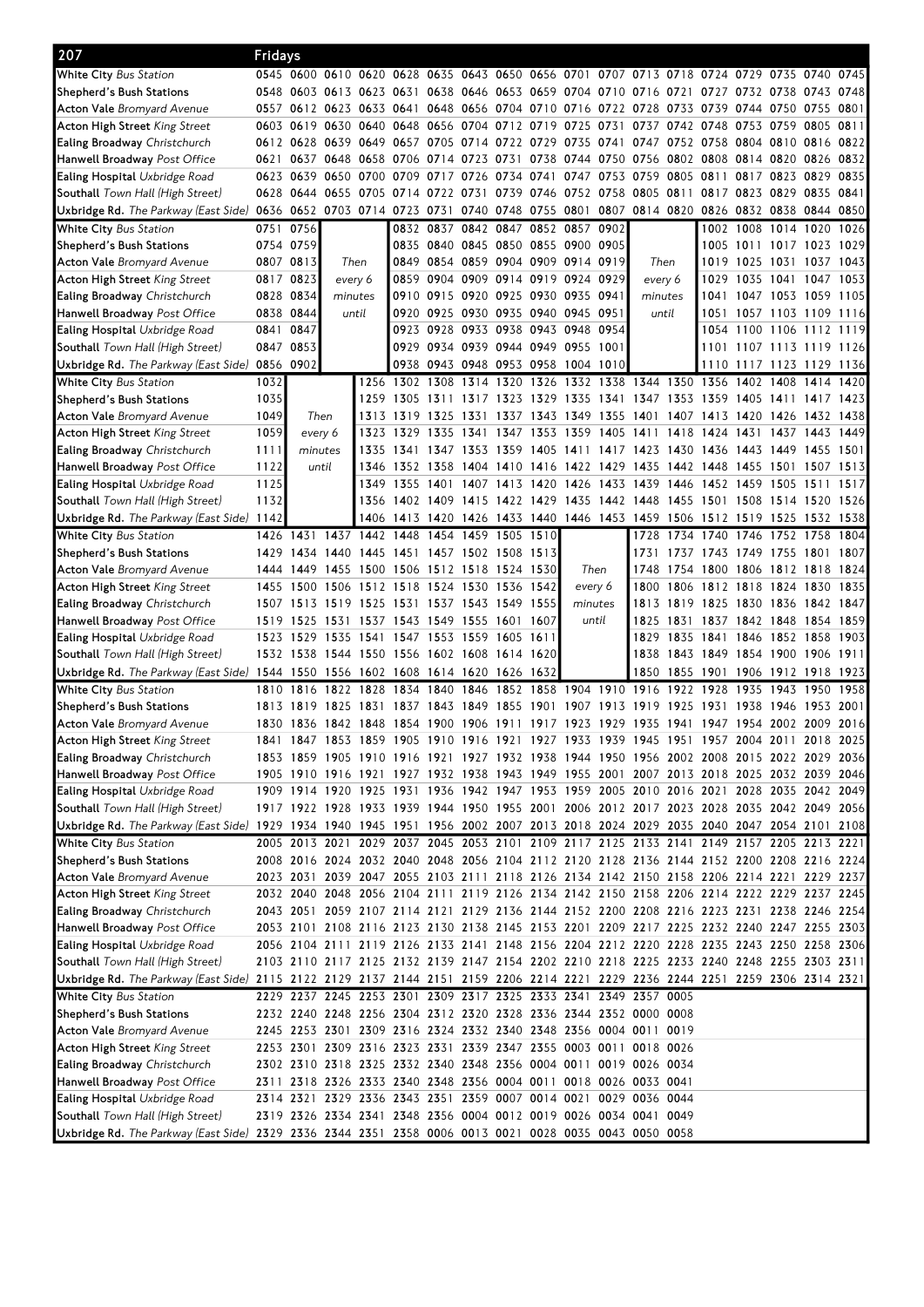| 207                                                                                                                              |           |           | Saturdays (also Good Friday) |      |                |           |                                                                                                                                                                                         |           |           |                          |      |           |      |                                              |      |           |      |
|----------------------------------------------------------------------------------------------------------------------------------|-----------|-----------|------------------------------|------|----------------|-----------|-----------------------------------------------------------------------------------------------------------------------------------------------------------------------------------------|-----------|-----------|--------------------------|------|-----------|------|----------------------------------------------|------|-----------|------|
| <b>White City Bus Station</b>                                                                                                    |           |           |                              |      |                |           | 0545 0600 0615 0628 0640 0652 0702 0713 0723 0734 0744 0753 0800 0809 0816 0825 0832 0841                                                                                               |           |           |                          |      |           |      |                                              |      |           |      |
| Shepherd's Bush Stations                                                                                                         |           |           |                              |      |                |           | 0548 0603 0618 0631 0643 0655 0705 0716 0726 0737 0747 0756 0803 0812 0819 0828 0835                                                                                                    |           |           |                          |      |           |      |                                              |      |           | 0844 |
| <b>Acton Vale</b> Bromyard Avenue                                                                                                |           |           |                              |      |                |           | 0556 0612 0627 0640 0652 0704 0714 0726 0736                                                                                                                                            |           |           |                          |      |           |      | 0747 0757 0806 0813 0823 0830 0839 0846 0855 |      |           |      |
| <b>Acton High Street King Street</b>                                                                                             |           |           |                              |      |                |           | 0601 0617 0632 0645 0657 0709 0720 0732 0742 0753 0803 0812 0820 0830 0837 0846 0853 0902                                                                                               |           |           |                          |      |           |      |                                              |      |           |      |
| <b>Ealing Broadway</b> Christchurch                                                                                              |           |           |                              |      |                |           | 0608 0624 0639 0652 0704 0717 0728 0740 0750 0801 0811 0821 0829 0839 0846 0855 0902 0911                                                                                               |           |           |                          |      |           |      |                                              |      |           |      |
| Hanwell Broadway Post Office                                                                                                     |           |           |                              |      |                |           | 0614 0630 0645 0658 0711 0724 0735 0747 0757 0808 0819 0829 0837 0847 0854 0903 0910 0920                                                                                               |           |           |                          |      |           |      |                                              |      |           |      |
| <b>Ealing Hospital Uxbridge Road</b>                                                                                             | 0615 0631 |           |                              |      |                |           | 0646 0659 0712 0725 0736 0748 0758 0810 0821                                                                                                                                            |           |           |                          |      |           |      | 0831 0839 0849 0856 0905 0912 0922           |      |           |      |
| Southall Town Hall (High Street)                                                                                                 |           |           |                              |      |                |           | 0621 0637 0652 0705 0718 0731 0742 0754 0805 0817 0828 0838 0846 0856 0903 0913 0920 0930                                                                                               |           |           |                          |      |           |      |                                              |      |           |      |
| Uxbridge Rd. The Parkway (East Side)                                                                                             | 0627 0643 |           |                              |      |                |           | 0658 0712 0725 0738 0749 0801 0812 0824 0835 0845 0853 0903 0910 0921                                                                                                                   |           |           |                          |      |           |      |                                              |      | 0928 0938 |      |
| White City Bus Station                                                                                                           |           | 0848 0856 | 0903 0911                    |      |                |           | 0919 0928 0935 0944 0951 0958 1003 1010 1015 1022 1028 1035 1041                                                                                                                        |           |           |                          |      |           |      |                                              |      |           | 1047 |
| Shepherd's Bush Stations                                                                                                         |           |           |                              |      |                |           | 0851 0859 0906 0914 0922 0931 0938 0947 0954 1001 1006 1013 1018 1025 1031 1038 1044 1050                                                                                               |           |           |                          |      |           |      |                                              |      |           |      |
| <b>Acton Vale</b> Bromyard Avenue                                                                                                |           |           |                              |      |                |           | 0902 0910 0918 0926 0934 0943 0950 0959 1006 1013 1019 1026 1031 1038 1044 1052 1058                                                                                                    |           |           |                          |      |           |      |                                              |      |           | 1104 |
| <b>Acton High Street King Street</b>                                                                                             |           |           |                              |      |                |           | 0909 0918 0926 0934 0942 0951 0958 1007 1015 1022 1028 1035 1040 1047 1053 1101 1107 1113                                                                                               |           |           |                          |      |           |      |                                              |      |           |      |
| Ealing Broadway Christchurch                                                                                                     |           |           |                              |      |                |           | 0919 0928 0936 0944 0952 1001 1008 1018 1026 1033 1039 1046 1051 1058 1104 1112 1118 1124                                                                                               |           |           |                          |      |           |      |                                              |      |           |      |
| Hanwell Broadway Post Office                                                                                                     |           |           |                              |      |                |           | 0928 0937 0945 0953 1001 1011 1018 1028 1036                                                                                                                                            |           |           |                          |      |           |      | 1043 1049 1056 1101 1108 1114 1122 1129 1135 |      |           |      |
| <b>Ealing Hospital Uxbridge Road</b>                                                                                             |           |           |                              |      |                |           | 0930 0939 0947 0955 1003 1013 1020 1030 1038 1045 1051 1058 1103 1110 1116 1124 1131 1137                                                                                               |           |           |                          |      |           |      |                                              |      |           |      |
| Southall Town Hall (High Street)                                                                                                 |           |           |                              |      |                |           | 0938 0947 0955 1003 1011 1021 1028 1038 1046 1053 1059 1106 1111 1119 1125 1133 1140 1146                                                                                               |           |           |                          |      |           |      |                                              |      |           |      |
| Uxbridge Rd. The Parkway (East Side)                                                                                             | 0946 0955 |           |                              |      |                |           | 1003 1011 1020 1030 1037 1047 1055 1102 1108 1116 1121 1129 1135 1143 1150 1156                                                                                                         |           |           |                          |      |           |      |                                              |      |           |      |
| White City Bus Station                                                                                                           |           |           |                              |      |                |           | 1053 1059 1105 1112 1118 1125 1131 1138 1144 1151 1157 1204 1210 1217 1223 1230 1236                                                                                                    |           |           |                          |      |           |      |                                              |      |           | 1242 |
| Shepherd's Bush Stations                                                                                                         |           |           |                              |      |                |           | 1056 1102 1108 1115 1121 1128 1134 1141 1147 1154 1200 1207 1213 1220 1226 1233 1239                                                                                                    |           |           |                          |      |           |      |                                              |      |           | 1245 |
| <b>Acton Vale</b> Bromyard Avenue                                                                                                |           | 1110 1116 |                              |      |                |           | 1122 1130 1136 1143 1149 1156 1202 1209 1215 1223 1229 1236 1242 1249                                                                                                                   |           |           |                          |      |           |      |                                              |      | 1255      | 1301 |
| <b>Acton High Street King Street</b>                                                                                             | 1119 1126 |           |                              |      |                |           | 1132 1140 1146 1153 1159 1206 1212 1220 1226 1234 1240 1247 1253 1300 1306                                                                                                              |           |           |                          |      |           |      |                                              |      |           | 1312 |
| Ealing Broadway Christchurch                                                                                                     |           |           |                              |      |                |           | 1131 1138 1144 1152 1158 1205 1211 1219 1225 1233 1239 1247 1253 1300 1306 1313 1319 1325                                                                                               |           |           |                          |      |           |      |                                              |      |           |      |
| Hanwell Broadway Post Office                                                                                                     |           |           |                              |      |                |           | 1142 1149 1155 1203 1209 1216 1222 1230 1236 1244 1250 1258 1304 1311 1317 1324 1331                                                                                                    |           |           |                          |      |           |      |                                              |      |           | 1337 |
| <b>Ealing Hospital Uxbridge Road</b>                                                                                             |           |           |                              |      |                |           | 1144 1151 1157 1205 1211 1218 1225 1233 1239 1247 1253 1301 1307 1314 1320 1327 1334 1340                                                                                               |           |           |                          |      |           |      |                                              |      |           |      |
| Southall Town Hall (High Street)                                                                                                 |           |           |                              |      |                |           | 1153 1200 1206 1214 1220 1227 1234 1242 1248 1256 1302 1310 1316 1324 1331 1338 1345 1351                                                                                               |           |           |                          |      |           |      |                                              |      |           |      |
| Uxbridge Rd. The Parkway (East Side) 1203 1210 1216 1224 1230 1238 1245 1253 1259 1307 1313 1321 1328 1336 1343 1350 1357        |           |           |                              |      |                |           |                                                                                                                                                                                         |           |           |                          |      |           |      |                                              |      |           | 1403 |
| White City Bus Station                                                                                                           |           |           |                              |      |                |           | 1247 1254 1259 1306 1312 1319 1325 1332 1338 1345 1351 1358                                                                                                                             |           |           |                          |      | 1404 1411 |      | 1417 1424 1430                               |      |           | 1437 |
| Shepherd's Bush Stations                                                                                                         |           |           |                              |      |                |           | 1250 1257 1302 1309 1315 1322 1328 1335 1341 1348 1354 1401 1407 1414 1420 1427 1433 1440                                                                                               |           |           |                          |      |           |      |                                              |      |           |      |
| <b>Acton Vale</b> Bromyard Avenue                                                                                                |           |           |                              |      |                |           | 1306 1313 1318 1325 1331 1338 1344 1351 1357 1404 1410 1417 1423 1430 1436 1443                                                                                                         |           |           |                          |      |           |      |                                              |      | 1449      | 1456 |
| <b>Acton High Street King Street</b>                                                                                             |           |           |                              |      |                |           | 1317 1324 1329 1336 1342 1349 1355 1402 1408                                                                                                                                            |           |           | 1415 1421 1428 1434 1441 |      |           |      | 1447 1454 1500                               |      |           | 1507 |
| Ealing Broadway Christchurch                                                                                                     |           |           |                              |      |                |           | 1330 1337 1342 1349 1355 1402 1408 1415 1421 1428 1434 1441 1447 1454 1500 1507 1513                                                                                                    |           |           |                          |      |           |      |                                              |      |           | 1520 |
| Hanwell Broadway Post Office                                                                                                     |           | 1342 1349 | 1354                         | 1401 | 1407           | 1414 1420 |                                                                                                                                                                                         | 1427 1433 | 1440      | 1446 1453                |      |           |      | 1459 1506 1512 1519                          |      | 1525      | 1532 |
| <b>Ealing Hospital</b> Uxbridge Road                                                                                             |           |           | 1345 1352 1357 1404 1410     |      |                |           | 1417 1423 1430 1436                                                                                                                                                                     |           |           | 1443 1449 1456 1502 1509 |      |           |      | 1515 1522 1528                               |      |           | 1535 |
| Southall Town Hall (High Street)                                                                                                 |           |           |                              |      |                |           | 1356 1403 1408 1415 1421 1428 1434 1441 1447 1454 1500 1507 1513 1520 1526 1533 1539 1546                                                                                               |           |           |                          |      |           |      |                                              |      |           |      |
| Uxbridge Rd. <i>The Parkway (East Side)</i> 1408 1415 1420 1427 1433 1440 1446 1453 1459 1506 1512 1519 1525 1532 1538 1545 1551 |           |           |                              |      |                |           |                                                                                                                                                                                         |           |           |                          |      |           |      |                                              |      |           | 1558 |
| <b>White City Bus Station</b>                                                                                                    | 1443      | 1450      |                              |      |                |           | 1456 1503 1509 1516 1522 1529 1535                                                                                                                                                      |           |           | 1542 1548 1555 1601 1608 |      |           |      | 1614 1621                                    |      | 1627      | 1634 |
| Shepherd's Bush Stations                                                                                                         | 1446      | 1453      | 1459                         |      | 1506 1512 1519 |           | 1525 1532 1538                                                                                                                                                                          |           | 1545 1551 |                          | 1558 | 1604      | 1611 | 1617                                         | 1624 | 1630      | 1637 |
| <b>Acton Vale</b> Bromyard Avenue                                                                                                |           |           |                              |      |                |           | 1502 1509 1515 1522 1528 1535 1541 1548 1554 1601 1607 1614 1620 1627 1633 1640 1646 1653                                                                                               |           |           |                          |      |           |      |                                              |      |           |      |
| Acton High Street King Street                                                                                                    |           |           |                              |      |                |           | 1513 1520 1526 1533 1539 1546 1552 1559 1605 1612 1618 1625 1631 1638 1644 1651 1657 1704                                                                                               |           |           |                          |      |           |      |                                              |      |           |      |
| <b>Ealing Broadway</b> Christchurch                                                                                              |           |           |                              |      |                |           | 1526 1533 1539 1546 1552 1559 1605 1612 1618 1625 1631 1638 1644 1651 1657 1704 1710 1717                                                                                               |           |           |                          |      |           |      |                                              |      |           |      |
| Hanwell Broadway Post Office                                                                                                     |           |           |                              |      |                |           | 1538 1545 1551 1558 1604 1611 1617 1624 1630 1637 1643 1650 1656 1703 1709 1716 1722 1729 <br>1541 1548 1554 1601 1607 1614 1620 1627 1633 1640 1646 1653 1659 1706 1712 1719 1725 1732 |           |           |                          |      |           |      |                                              |      |           |      |
| <b>Ealing Hospital Uxbridge Road</b><br>Southall Town Hall (High Street)                                                         |           |           |                              |      |                |           | 1552 1559 1605 1612 1618 1625 1631 1638 1644 1651 1657 1704 1710 1717 1723 1730 1736 1743                                                                                               |           |           |                          |      |           |      |                                              |      |           |      |
| Uxbridge Rd. The Parkway (East Side) 1604 1611 1617 1624 1630 1637 1643 1650 1656 1703 1709 1716 1722 1729 1735 1742 1748 1755   |           |           |                              |      |                |           |                                                                                                                                                                                         |           |           |                          |      |           |      |                                              |      |           |      |
| White City Bus Station                                                                                                           |           |           |                              |      |                |           | 1640 1647 1653 1700 1706 1713 1719 1726 1732 1739 1745 1752 1758 1805 1811 1818 1824 1831                                                                                               |           |           |                          |      |           |      |                                              |      |           |      |
|                                                                                                                                  |           |           |                              |      |                |           | 1643 1650 1656 1703 1709 1716 1722 1729 1735 1742 1748 1755 1801 1808 1814 1821 1827 1834                                                                                               |           |           |                          |      |           |      |                                              |      |           |      |
| Shepherd's Bush Stations<br><b>Acton Vale</b> Bromyard Avenue                                                                    |           |           |                              |      |                |           | 1659 1706 1712 1719 1725 1732 1738 1745 1751 1758 1804 1811 1817 1824 1830 1837 1843 1850                                                                                               |           |           |                          |      |           |      |                                              |      |           |      |
| Acton High Street King Street                                                                                                    |           |           |                              |      |                |           | 1710 1717 1723 1730 1736 1743 1749 1756 1802 1809 1815 1822 1828 1835 1841 1848 1854 1901                                                                                               |           |           |                          |      |           |      |                                              |      |           |      |
| <b>Ealing Broadway</b> Christchurch                                                                                              |           |           |                              |      |                |           | 1723 1730 1736 1743 1749 1756 1802 1809 1815 1822 1828 1835 1841 1848 1854 1901 1907 1914                                                                                               |           |           |                          |      |           |      |                                              |      |           |      |
| <b>Hanwell Broadway</b> Post Office                                                                                              |           |           |                              |      |                |           | 1735 1742 1748 1755 1801 1808 1814 1821 1827 1834 1840 1847 1853 1900 1906 1913 1918 1925                                                                                               |           |           |                          |      |           |      |                                              |      |           |      |
| <b>Ealing Hospital Uxbridge Road</b>                                                                                             |           |           |                              |      |                |           | 1738 1745 1751 1758 1804 1811 1817 1824 1830 1837 1843 1850 1856 1903 1909 1916 1921 1928                                                                                               |           |           |                          |      |           |      |                                              |      |           |      |
| Southall Town Hall (High Street)                                                                                                 |           |           |                              |      |                |           | 1749 1756 1802 1809 1815 1822 1828 1835 1841 1848 1854 1901 1907 1913 1919 1925 1930 1937                                                                                               |           |           |                          |      |           |      |                                              |      |           |      |
| Uxbridge Rd. The Parkway (East Side) 1801 1808 1814 1821 1827 1834 1840 1847 1853 1900 1906 1913 1919 1925 1931 1937 1942 1949   |           |           |                              |      |                |           |                                                                                                                                                                                         |           |           |                          |      |           |      |                                              |      |           |      |
| White City Bus Station                                                                                                           |           |           |                              |      |                |           | 1837 1844 1850 1857 1903 1910 1916 1923 1929 1936 1942 1949 1955 2002 2008 2015 2021 2028                                                                                               |           |           |                          |      |           |      |                                              |      |           |      |
| Shepherd's Bush Stations                                                                                                         |           |           |                              |      |                |           | 1840 1847 1853 1900 1906 1913 1919 1926 1932 1939 1944 1951 1957 2004 2011 2018 2024 2031                                                                                               |           |           |                          |      |           |      |                                              |      |           |      |
| <b>Acton Vale</b> Bromyard Avenue                                                                                                |           |           |                              |      |                |           | 1856 1903 1909 1916 1922 1929 1935 1942 1948 1955 2000 2007 2013 2020 2026 2033 2039 2046                                                                                               |           |           |                          |      |           |      |                                              |      |           |      |
| <b>Acton High Street King Street</b>                                                                                             |           |           |                              |      |                |           | 1907 1914 1920 1926 1932 1939 1945 1952 1958 2005 2010 2017 2023 2029 2035 2042 2048 2055                                                                                               |           |           |                          |      |           |      |                                              |      |           |      |
| Ealing Broadway Christchurch                                                                                                     |           |           |                              |      |                |           | 1919 1925 1931 1937 1943 1950 1956 2003 2009 2016 2021 2028 2034 2040 2046 2053 2059 2106                                                                                               |           |           |                          |      |           |      |                                              |      |           |      |
| <b>Hanwell Broadway</b> Post Office                                                                                              |           |           |                              |      |                |           | 1930 1936 1942 1948 1954 2001 2007 2014 2019 2026 2031 2038 2044 2050 2056 2103 2108 2115                                                                                               |           |           |                          |      |           |      |                                              |      |           |      |
| <b>Ealing Hospital Uxbridge Road</b>                                                                                             |           |           |                              |      |                |           | 1933 1939 1945 1951 1957 2004 2010 2016 2021 2028 2033 2040 2046 2052 2058 2105 2110 2117                                                                                               |           |           |                          |      |           |      |                                              |      |           |      |
| Southall Town Hall (High Street)                                                                                                 |           |           |                              |      |                |           | 1942 1948 1954 2000 2006 2012 2018 2024 2029 2036 2041 2048 2054 2100 2106 2112 2117 2124                                                                                               |           |           |                          |      |           |      |                                              |      |           |      |
| Uxbridge Rd. The Parkway (East Side) 1954 2000 2006 2012 2018 2024 2030 2036 2041 2048 2053 2100 2106 2112 2118 2124 2129 2136   |           |           |                              |      |                |           |                                                                                                                                                                                         |           |           |                          |      |           |      |                                              |      |           |      |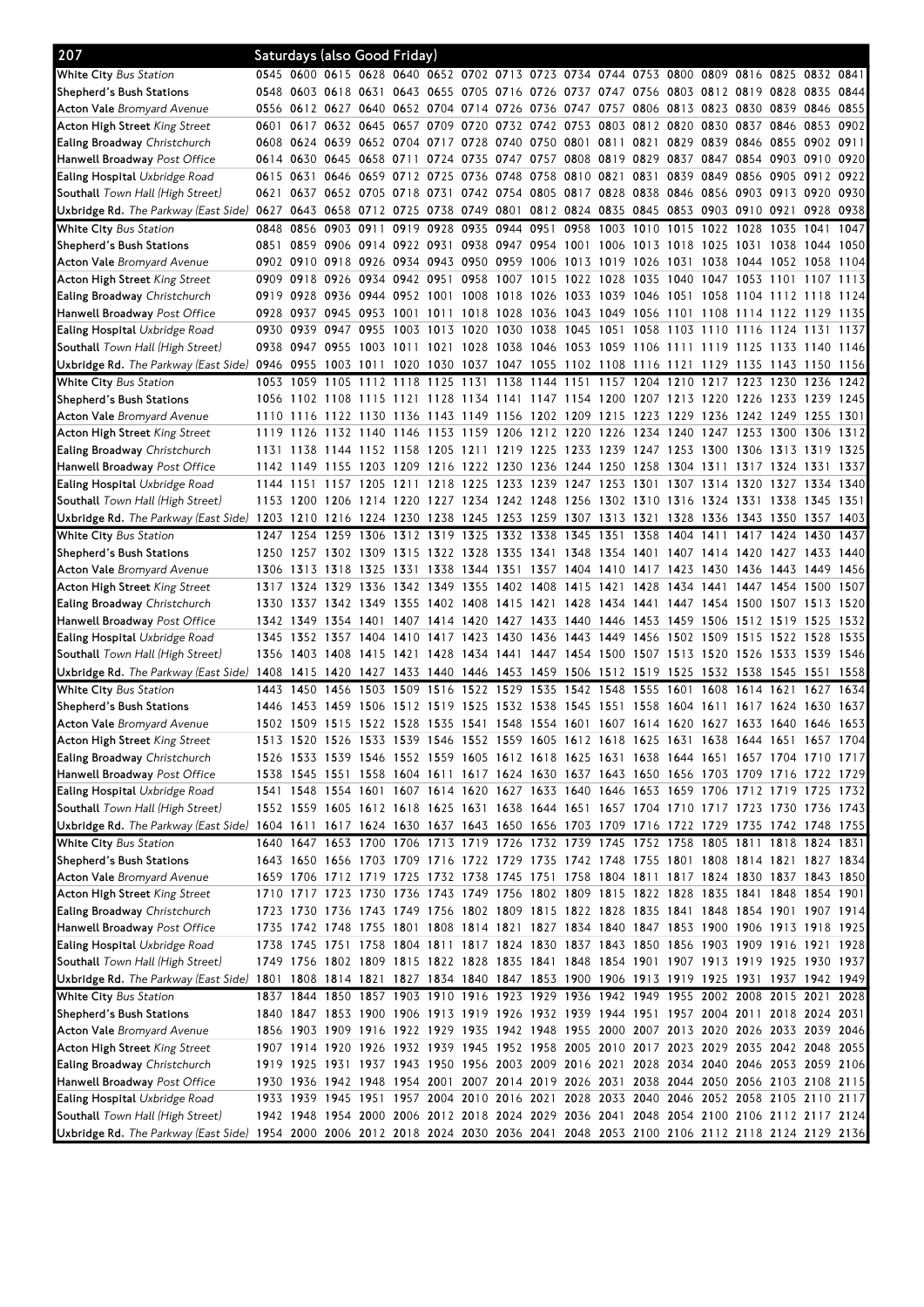| 207                                     |           | Saturdays (also Good Friday) (cont.)         |                                    |  |                          |           |                                                                                           |  |  |  |                 |      |      |
|-----------------------------------------|-----------|----------------------------------------------|------------------------------------|--|--------------------------|-----------|-------------------------------------------------------------------------------------------|--|--|--|-----------------|------|------|
| White City Bus Station                  |           |                                              |                                    |  |                          |           | 2035 2044 2052 2101 2109 2118 2126 2135 2143 2152 2159 2206 2213 2221 2229 2237 2245 2253 |  |  |  |                 |      |      |
| Shepherd's Bush Stations                |           |                                              |                                    |  |                          |           | 2038 2047 2055 2104 2112 2121 2129 2138 2146 2155 2202 2209 2216 2224 2232 2240 2248 2256 |  |  |  |                 |      |      |
| <b>Acton Vale</b> Bromyard Avenue       |           |                                              |                                    |  |                          |           | 2053 2102 2110 2118 2126 2135 2143 2152 2200 2209 2216 2222 2229 2237 2245 2253           |  |  |  |                 | 2301 | 2309 |
| Acton High Street King Street           | 2102 2111 |                                              |                                    |  |                          |           | 2118 2126 2134 2143 2151 2200 2208 2217 2224 2230 2237 2245 2253 2301                     |  |  |  |                 | 2309 | 2316 |
| <b>Ealing Broadway Christchurch</b>     | 2113 2121 |                                              |                                    |  |                          |           | 2128 2136 2144 2153 2201 2210 2218 2226 2233 2239 2246 2254 2302 2310 2318 2325           |  |  |  |                 |      |      |
| Hanwell Broadway <i>Post Office</i>     |           |                                              |                                    |  |                          |           | 2122 2130 2137 2145 2153 2202 2210 2219 2227 2235 2242 2248 2255 2303 2311                |  |  |  | 2318 2326 23331 |      |      |
| Ealing Hospital Uxbridge Road           |           |                                              |                                    |  |                          |           | 2124 2132 2139 2147 2155 2204 2212 2221 2229 2237 2244 2250 2257 2305 2313 2320 2328 2335 |  |  |  |                 |      |      |
| <b>Southall</b> Town Hall (High Street) |           |                                              |                                    |  |                          |           | 2131 2139 2146 2154 2202 2211 2219 2227 2235 2243 2250 2256 2303 2311 2319 2326 2334 2341 |  |  |  |                 |      |      |
| Uxbridge Rd. The Parkway (East Side)    | 2143 2151 |                                              |                                    |  |                          |           | 2158 2206 2214 2222 2230 2238 2246 2254 2301 2307 2314 2321 2329 2336 2344 2351           |  |  |  |                 |      |      |
| <b>White City</b> Bus Station           | 2301      | 2309 2317 2325 2333 2341 2349 2357 0005      |                                    |  |                          |           |                                                                                           |  |  |  |                 |      |      |
| Shepherd's Bush Stations                |           | 2304 2312 2320 2328 2336 2344 2352 0000 0008 |                                    |  |                          |           |                                                                                           |  |  |  |                 |      |      |
| <b>Acton Vale</b> Bromyard Avenue       |           | 2316 2324 2332 2340 2348 2356 0004 0011 0019 |                                    |  |                          |           |                                                                                           |  |  |  |                 |      |      |
| Acton High Street <i>King Street</i>    | 2323      | 2331                                         |                                    |  | 2339 2347 2355 0003 0011 | 0018 0026 |                                                                                           |  |  |  |                 |      |      |
| Ealing Broadway Christchurch            |           | 2332 2340 2348 2356 0004 0011 0019 0026 0034 |                                    |  |                          |           |                                                                                           |  |  |  |                 |      |      |
| Hanwell Broadway <i>Post Office</i>     |           | 2340 2348                                    | 2356 0004 0011 0018 0026 0033 0041 |  |                          |           |                                                                                           |  |  |  |                 |      |      |
| <b>Ealing Hospital</b> Uxbridge Road    |           | 2342 2350 2358 0006 0013 0020 0028 0035 0043 |                                    |  |                          |           |                                                                                           |  |  |  |                 |      |      |
| <b>Southall</b> Town Hall (High Street) |           | 2348 2356 0004 0012 0019 0026 0034 0041 0049 |                                    |  |                          |           |                                                                                           |  |  |  |                 |      |      |
| Uxbridge Rd. The Parkway (East Side)    |           | 2358 0006 0013 0021 0028 0035 0043 0050 0058 |                                    |  |                          |           |                                                                                           |  |  |  |                 |      |      |